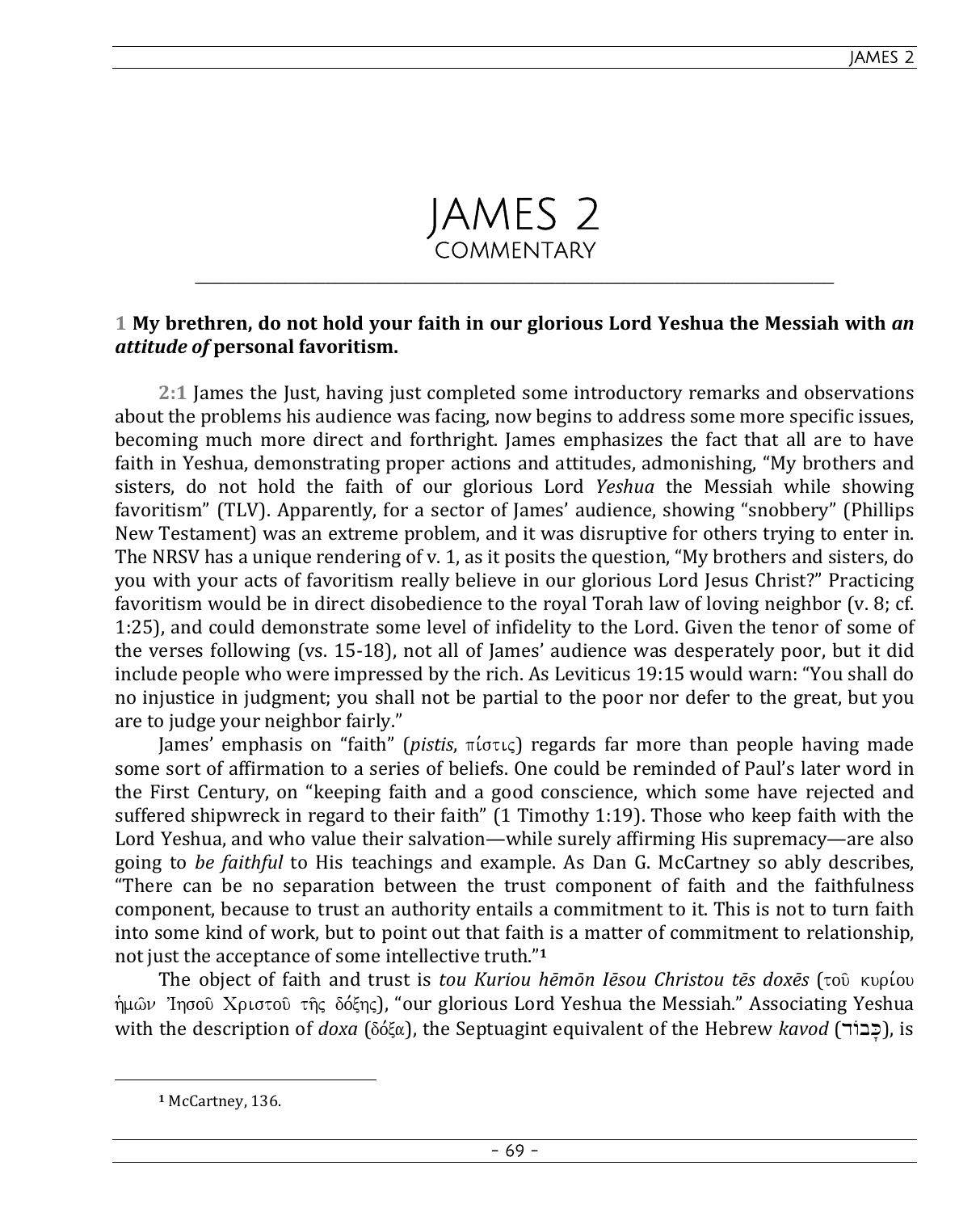Christologically important. *Kavod* appears in some critical Torah passages describing the Divine presence of God:

"The glory of the LORD [*kevod-ADONAI*, 'hw"hy >-dAbK.] rested on Mount Sinai, and the cloud covered it for six days; and on the seventh day He called to Moses from the midst of the cloud" (Exodus 24:16).

"Then Moses said, 'I pray You, show me Your glory [*kevodekha*, ^d <)b oK .]!'" (Exodus 33:18).

"Then the cloud covered the tent of meeting, and the glory of the LORD [*kevod ADONAI*, hw"ëhy > dAbåk .] filled the tabernacle" (Exodus 40:34).

The term *kavod* literally means "heavy," and it has a wide variety of connotations. The most significant of these predominantly regards the presence of God manifested in the Tabernacle in the wilderness. *TWOT* describes the significance of the word *kavod:*

"The bulk of occurrences where God's glory is a visible manifestation have to do with the tabernacle (Ex 16:10; 40:34; etc.) and with the temple in Ezekiel's vision of the exile and restoration (9:3; etc.). These manifestations are directly related to God's self-disclosure and his intent to dwell with men, to have his reality and his splendor known to them. But this is only possible when they take account of the stunning quality of his holiness and set out in faith and obedience to let that character be manifested in them (Num 14:10; Isa 6:3; Ezr 10, 11)."**<sup>2</sup>**

When James uses the Greek term *doxa*, *doxa* carries with it the same understanding of *kavod*. While *doxa* is a title of honor to be sure, much more than just appropriate honor and reverence to be issued toward Yeshua was intended. McCartney's brief estimation is, "In calling Jesus 'glorious Lord,' James effectively ascribes the divine attributes and importance to Christ."**3** Peter Davids offers a much fuller thought on the title *doxa* ascribed to Yeshua, detailing how "this is not simply to say that 'our Lord' is most honorable or exalted, for to one who knew the LXX the term would immediately recall the OT use of  $\delta \delta \xi \alpha$  *[doxa]* to translate the Hebrew *kābôd* [כבוד], characteristically meaning, 'the luminous manifestation of God's person' particularly in bringing salvation to Israel (Ex. 14:17-18; Psa. 96:3; Isa. 60:1-2; Ezk. 39:21-22; Zc. 2:5-11...). Thus it is a term of exaltation, revelation, and eschatological salvation."**4** One important later usage of *doxa*, which need not escape any Bible reader, is how Titus 2:13 exclaims how Believers are to be "looking for the blessed hope and the appearing of **the glory of our great God and Savior, Messiah Yeshua** [*tēs doxēs tou megalou Theou kai*   $S$ ō*tēros hēmōn Iēsou Christou,* τῆς δόξης τοῦ μεγάλου θεοῦ καὶ σωτῆρος ἡμῶν Ἰησοῦ Χριστοῦ]." Here, the glory in view is obviously the manifestation of God's greatness at the Second

<sup>&</sup>lt;sup>2</sup> John N. Oswalt, "כֵבָּך", in R. Laird Harris, Gleason L. Archer, Jr., and Bruce K. Waltke, eds., *Theological Wordbook of the Old Testament*, 2 vols. (Chicago: Moody Press, 1980), 1:427.

**<sup>3</sup>** McCartney, 137.

**<sup>4</sup>** Davids, 107.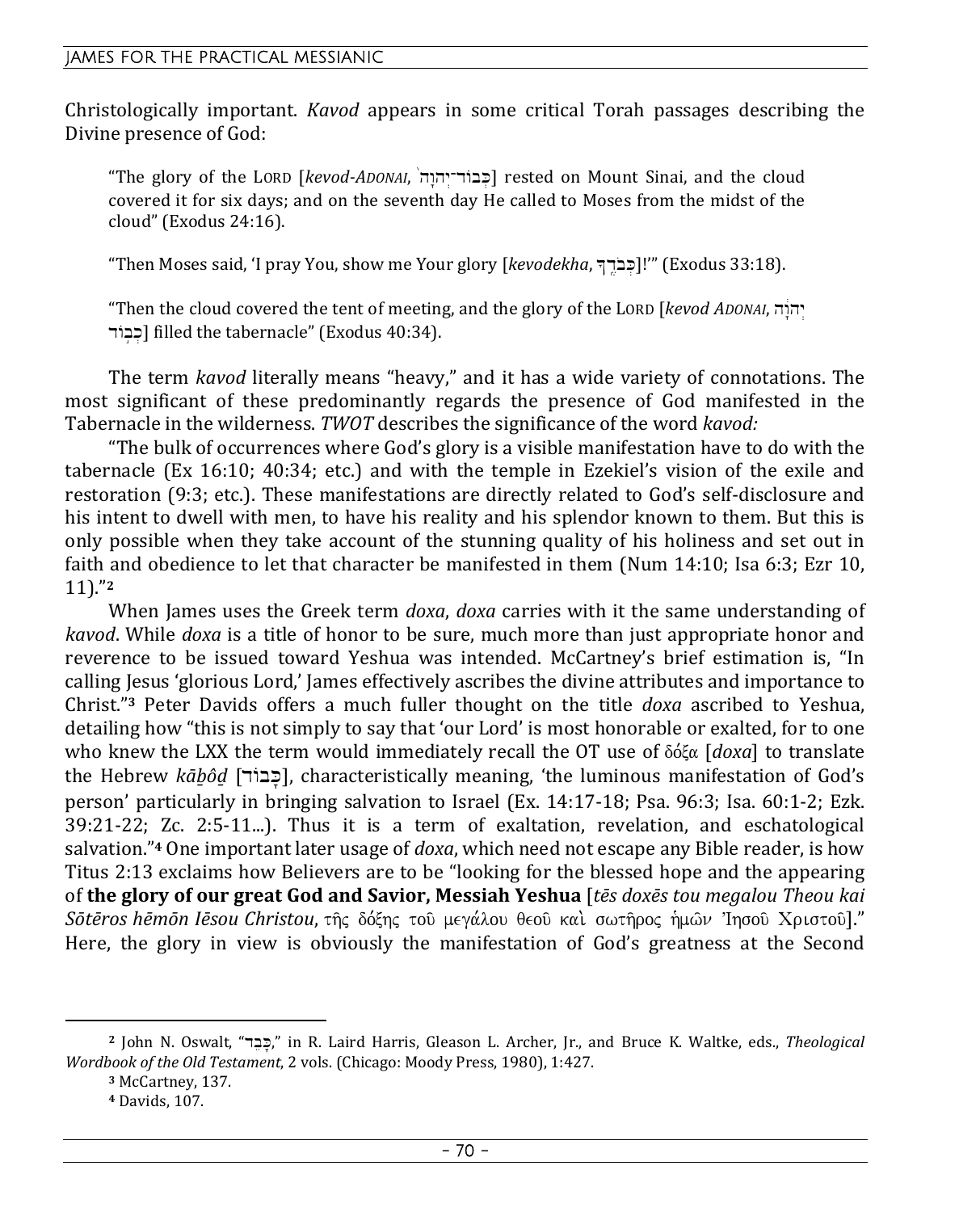Coming—but especially not to be overlooked is how Yeshua Himself is labeled with the titles of "God and Savior," necessarily implying that the Messiah is, Himself, God.**<sup>5</sup>**

As is seen throughout the contents of ch. 2, James was absolutely concerned about the right demonstration of faith for Messiah followers, expressing a particular consternation for those who would show "partiality" (RSV) or "personal favoritism" (NASU), *prosōlēmpsia*  $(\pi \rho o \sigma \omega \pi o \lambda \eta \mu \psi \alpha)$ . While the related verb *prosōpolēpteō* (προσωποληπτέω) is commonly defined as "*to be a respecter of persons*" (*LS*),**6** it is often associated with the Hebrew *lo-tisa pnei* (ynEp . aF'äti-al{) from Leviticus 19:15, as God's people are to "not lift up the face" (YLT; cf. Psalm 82:2; Proverbs 6:35; 18:5; 24:23; 28:21; Malachi 1:8; 2:9; also Sirach 7:6-7; 35:10-18). As Douglas J. Moo concludes, "To 'receive a face' means to make judgments about people based on external appearance. James applies this principle to differences in dress that reflect contrasting social/economic situations."**7** Discrimination based on outward appearance was a problem for many of James' readers, and it might be said that much of James' admonition about partiality is a summation of Deuteronomy 10:17-18:

"For the LORD your God is the God of gods and the Lord of lords, the great, the mighty, and the awesome God who does not show partiality nor take a bribe. He executes justice for the orphan and the widow, and shows His love for the alien by giving him food and clothing."

Concurrent with this, while demonstrating favoritism toward the rich is something that James finds to be quite deplorable (vs. 2-7), this does not mean that the legitimate spiritual concerns of more well to do people should be ignored, either. This is something which needs to be especially kept in mind, as more modern applications of v. 1 are considered by individual Believers, particularly in congregational environments (vs. 2-3). Ben Witherington III fairly observes,

"[James] is saying that one should *not* show favoritism to the rich, which is then unfair to the poor, nor should one slight the poor and so dishonor them. All persons should be treated fairly regardless of their socioeconomic status. Since there is an imbalance in a fallen world full of self-centered acquisitive persons, one can argue that God is concerned about balancing the scales, about justice for all, and in a fallen world this may appear to be partiality for the poor."**<sup>8</sup>**

**<sup>5</sup>** Consult the author's commentary *The Pastoral Epistles for the Practical Messianic*, for a review of Titus 2:13 and the Granville Sharp rule; also consult his publication *Confronting Yeshua's Divinity and Messiahship.* 

**<sup>6</sup>** *LS*, 701.

**<sup>7</sup>** Moo, 102.

**<sup>8</sup>** Witherington, 454.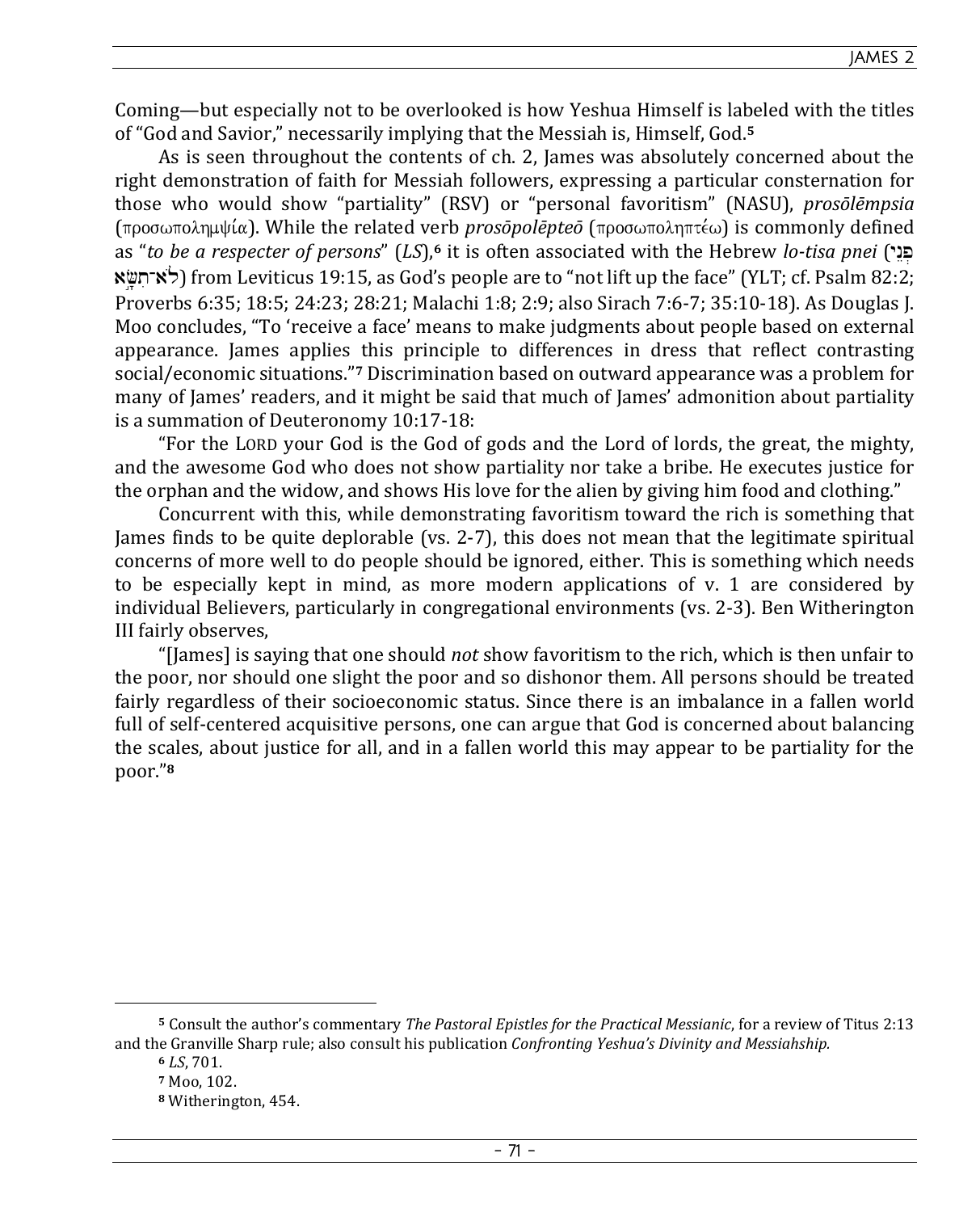**2 For if a man comes into your assembly with a gold ring and dressed in fine clothes, and there also comes in a poor man in dirty clothes, 3 and you pay special attention to the one who is wearing the fine clothes, and say, "You sit here in a good place," and you say to the poor man, "You stand over there, or sit down by my footstool," 4 have you not made distinctions among yourselves, and become judges with evil motives?** 

**2:2** Vs. 2-4 describe the serious problem of showing partiality or favoritism inside the assembly, particularly for James' audience, as the poor were being issued a degree of disgust, even though this is something surely opposed by the Tanach and ancient Jewish literature (Proverbs 14:21; Sirach 10:19-11:6). The thought of 2 Corinthians 8:9 is also useful for consideration: "For you know the grace of our Lord Yeshua the Messiah, that though He was rich, yet for your sake He became poor, so that you through His poverty might become rich."

While sometimes skewed with the rendering "assembly" (RSV/NASU/ESV) or "meeting" (NRSV), the source text of v. 2 actually does describe how, "if there come into your synagogue a man with a gold ring, in fine clothing, and there come in also a poor man in vile clothing" (American Standard Version). In v. 2, James employs the term *sunagōgē* (συναγωγή) or "synagogue," which can also mean "gathering."**9** This is an indication from the Apostolic Scriptures, that at the very least, the early Believers in the First Century had no problem associating themselves with the common label of a Jewish assemblage of worship, and that being a **synagogue** extended not only to the Believers in the Land of Israel, but also in the Diaspora (cf. 1:1).**10** In the estimation of David H. Stern, from his *Jewish New Testament Commentary*, "This is a Messianic synagogue, a congregation of believers in Yeshua, predominantly Jewish, expressing their New Covenant faith in a way retaining most or all of the prayers, customs and style of non-Messianic synagogues."**11** More neutrally, per the content of v. 2 and what is being described, Scot McKnight details,

"[I]t is reasonable to see 'assembly' or 'congregating place' (*synagōgē*) in 2:2 as a term referring to the messianic community's worship and learning center, which for whatever reasons visitors sometimes attended."**<sup>12</sup>**

- a collection of writings, Arist.
- a conclusion, inference, Id.

**<sup>9</sup>** As noted by *LS*, 166, the term *sunagōgē* has a wide range of meanings, which go beyond a Jewish assembly of worship or teaching:

<sup>•</sup> *a gathering in of* harvest, Polyb.

*a drawing together, contracting,*  $\varsigma$ *. στρατιᾶς [s. stratias] <i>a forming* an army *in column, Plat.*; jÅ tou/ prosw ,pou [*s. tou prosōpou*] *a pursing up* or *wrinkling* of the face, Isocr.

While for the Epistle of James, *sunagōgē* should be rightly understood as a Jewish assembly or house of worship, there are other places where additional meanings of *sunagōgē* need to be considered for appropriate balance (i.e., Revelation 2:9; 3:9). For a further review, consult the sub-section, "What is 'the Synagogue of Satan'?", in Chapter 3 of the author's book *Israel in Future Prophecy*, "Cross-Examining the Two-House Teaching."

**<sup>10</sup>** Against: Burdick, in *EXP*, 12:177-178 who simply takes *sunagōgē* in its most neutral sense as some kind of "gathering"; also McCartney, 138, although not as strongly.

**<sup>11</sup>** Stern, *Jewish New Testament Commentary*, 728.

**<sup>12</sup>** McKnight, 183.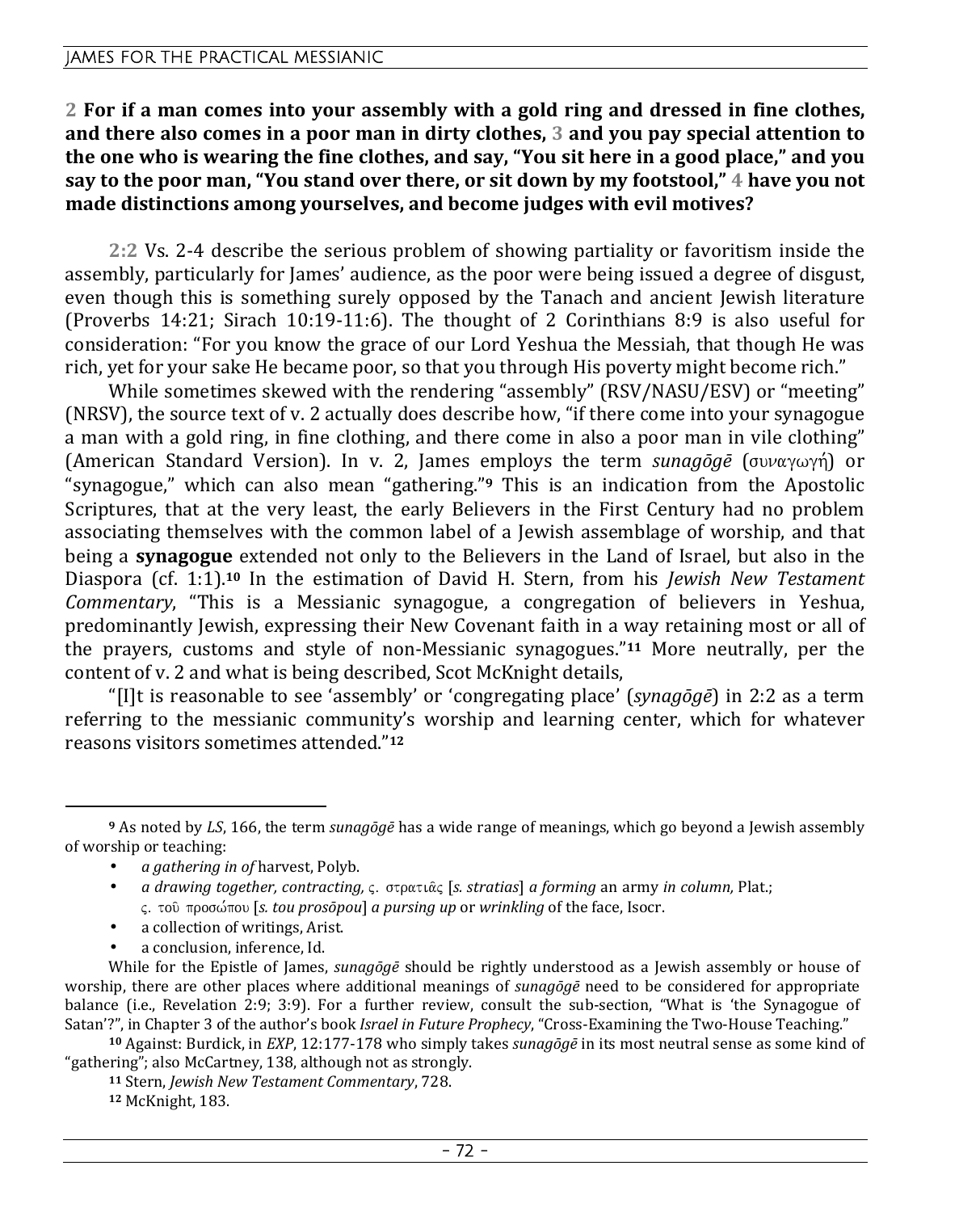I am personally inclined to think that the reference to the gathering of Messiah followers in v. 2, is labeled as a "synagogue," rather than an assembly (*ekklēsia*,  $\epsilon_{\kappa}$  $\kappa \lambda$ ησία), as being an indication of how early James was composed. The later reference to Believers gathering more as an *ekklēsia* (commonly mistranslated in English Bibles as "church," but by specialty versions like YLT and LITV as "assembly"), would express commonality and continuance with the assembly of Ancient Israel in the Tanach, per how *ekklēsia* commonly rendered the Hebrew *qahal* (קהל), but would allow for some degree of difference with the establishment of the Jewish Synagogue which did not recognize Yeshua as Messiah.**<sup>13</sup>**

Some expositors, while choosing not to recognize that the early Believers did indeed conduct their worship services and protocol quantitatively similar to the First Century Synagogue, are instead inclined to think that James' comments might reflect that of a Jewish court of justice (b.*Shevuot* 31a). Ralph P. Martin indicates that the use of *sunagōgē* "could pertain either to a public worship service or a congregational gathering for the purpose of hearing a judicial case."**14** This could account for James' appeal to fair rulings and fair treatment of fellow Believers throughout his letter. Moo summarizes some of the different options regarding the gathering in view for v. 2:

"With most commentators in the past, we could assume that [James] is depicting a typical weekly worship gathering of the Christian community. The 'ushers,' perhaps with tacit approval from the leaders of the assembly, conduct the splendidly dressed person to a fine seat, while contemptuously ordering a poorly dressed person to sit on the floor. But an alternative suggestion about the scenario James describes has been gaining ground: that the situation is a meeting of the Christian assembly to sit in judgment over a dispute between two of its members."**<sup>15</sup>**

While it is useful for readers of James' letter to be aware of v. 2 perhaps pertaining to a Jewish court of justice, with disputes being resolved between people, Moo himself goes on and concludes, "On the whole...the possessive 'your meeting' in v. 2 seems to point to a definite, well-known gathering that better fits the worship service than a judicial assembly."**<sup>16</sup>** Discrimination toward one group of people in the assembly, either during a worship service, or during other sorts of gatherings, is not limited to James' letter. Paul chastised the Corinthians for not allowing the poor and needy among them from being among the first to eat at fellowship meals:

"But in giving this instruction, I do not praise you, because you come together not for the better but for the worse. For, in the first place, when you come together as [an assembly], I hear that divisions exist among you; and in part I believe it. For there must also be factions among you, so that those who are approved may become evident among you. Therefore when you meet together, it is not to eat the Lord's Supper, for in your eating each one takes his own

**<sup>13</sup>** Cf. Tim Hegg, *I Will Build My Ekklesia: An Introduction to Ecclesiology* (Tacoma, WA: TorahResource, 2009), 14.

Also see the section, "The Term Ekklēsia," in the author's publication *Are Non-Jewish Believers Really a Part of Israel?*

**<sup>14</sup>** Martin, 61.

**<sup>15</sup>** Moo, 99.

**<sup>16</sup>** Ibid., 100; also Witherington, pp 454-455.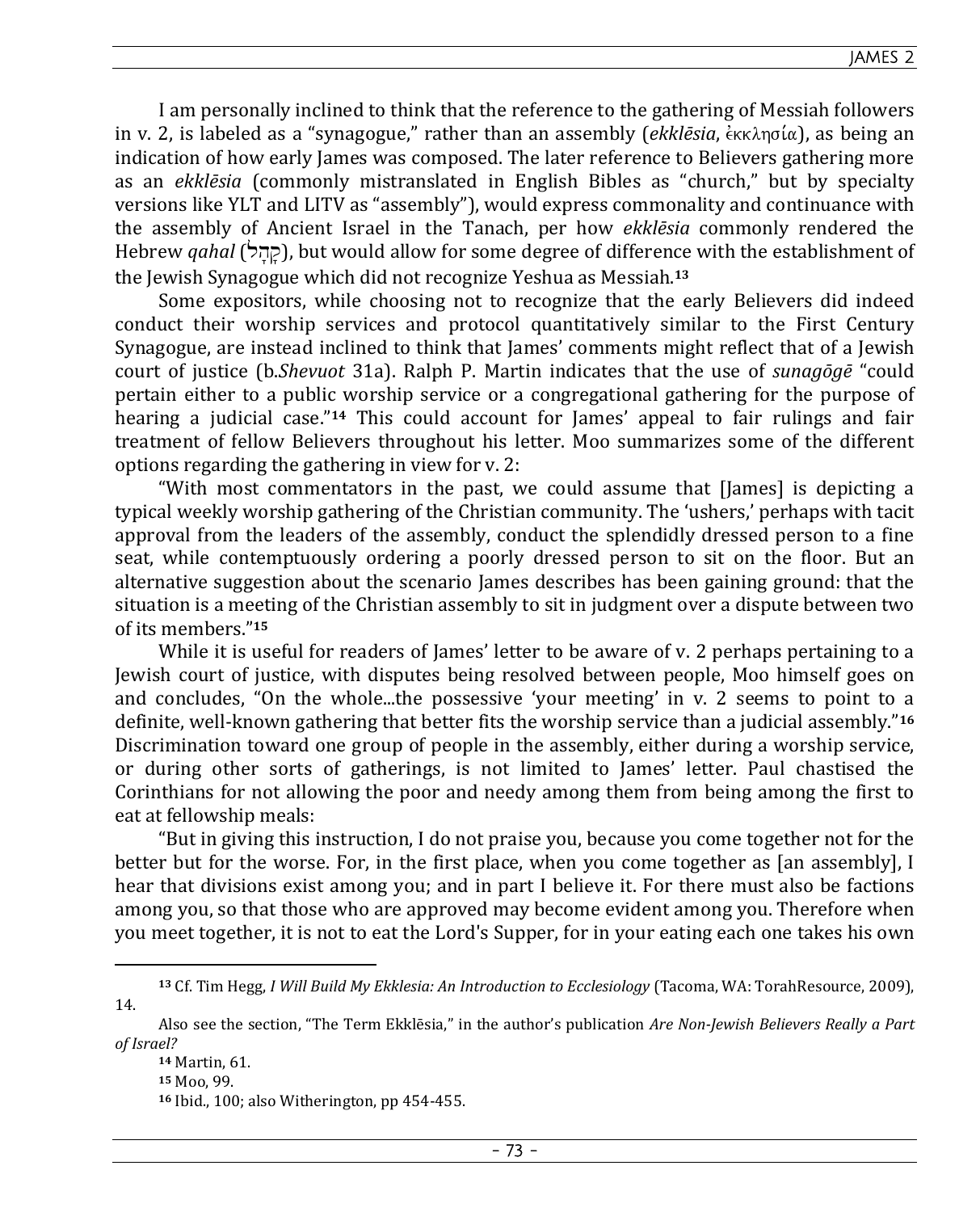supper first; and one is hungry and another is drunk. What! Do you not have houses in which to eat and drink? Or do you despise the [assembly] of God and shame those who have nothing? What shall I say to you? Shall I praise you? In this I will not praise you" (1 Corinthians 11:17-22).

James specifically mentions two types of people who may enter into the assembly: one who is dressed in fine clothes, and one who is dressed in dirty clothes. Seemingly, the person dressed in fine clothes and gold is rich, and likewise the one who is dressed in dirty clothes is poor. Typical to the First Century, and even into more modern times, gold rings worn by people can demonstrate a certain high social status.

While the rich and poor being present in a community of Messiah followers, could be the case in any First Century Mediterranean city, Bo Ivar Reicke speculates that the one wearing a gold ring may be a reference to rich Roman nobles. He comments, "In this connection the rich man is said to wear a gold finger ring, which indicates that he was of senatorial rank or a Roman nobleman. During the early years of the empire only such men had the right to wear a gold ring. When it is added that he wears a 'splendid garment,' this may indicate that he is seeking political office and adherents."**17** Some of these observations are likely affected by Reicke's late dating of the Epistle of James. Yet, regardless of whether or not the rich present were Roman officials, they nevertheless commanded quite a presence. The author could use these sentiments as a slight exaggeration, to point out how even if someone were finely dressed in such a manner, the poor still demanded attention.

Ignoring those who are poorly or shabbily dressed, showing favor and preference to those who are more finely dressed, would run entirely contrary to the Torah-demanded ethical imperative for God's people to service those in need. Perhaps most important to consider, if some kind of worship or fellowship gathering is indeed in view for v. 2, is whether or not the poor person entering into the assembly/synagogue is even a Believer (in Israel's God) himself. What testimony would it be to not treat such a person with care and respect? Most of the outside sojourners or *gerim* (בֵירִים) in the Torah, who would enter into Ancient Israel, were themselves largely poor people. The ancient synagogue, especially for gatherings on *Shabbat*, was supposed to be a place which epitomized all of the great virtues of love, honor, and service unto God. The First Century Jewish philosopher Philo said,

"[I]n accordance with which custom, even to this day, the Jews hold philosophical discussions on the seventh day, disputing about their national philosophy, and devoting that day to the knowledge and consideration of the subjects of natural philosophy; for as for their houses of prayer in the different cities, what are they, but schools of wisdom, and courage, and temperance, and justice, and piety, and holiness, and every virtue, by which human and divine things are appreciated, and placed upon a proper footing?" (*Life of Moses* 2.216).**<sup>18</sup>**

Sadly, these sorts of positive traits were not always present in the gatherings of many among James' audience. May we, as Twenty-First Century Messianic Believers, see that they are present in our own fellowships and assemblies!

**<sup>17</sup>** Reicke, 27.

**<sup>18</sup>** *The Works of Philo: Complete and Unabridged*, 510.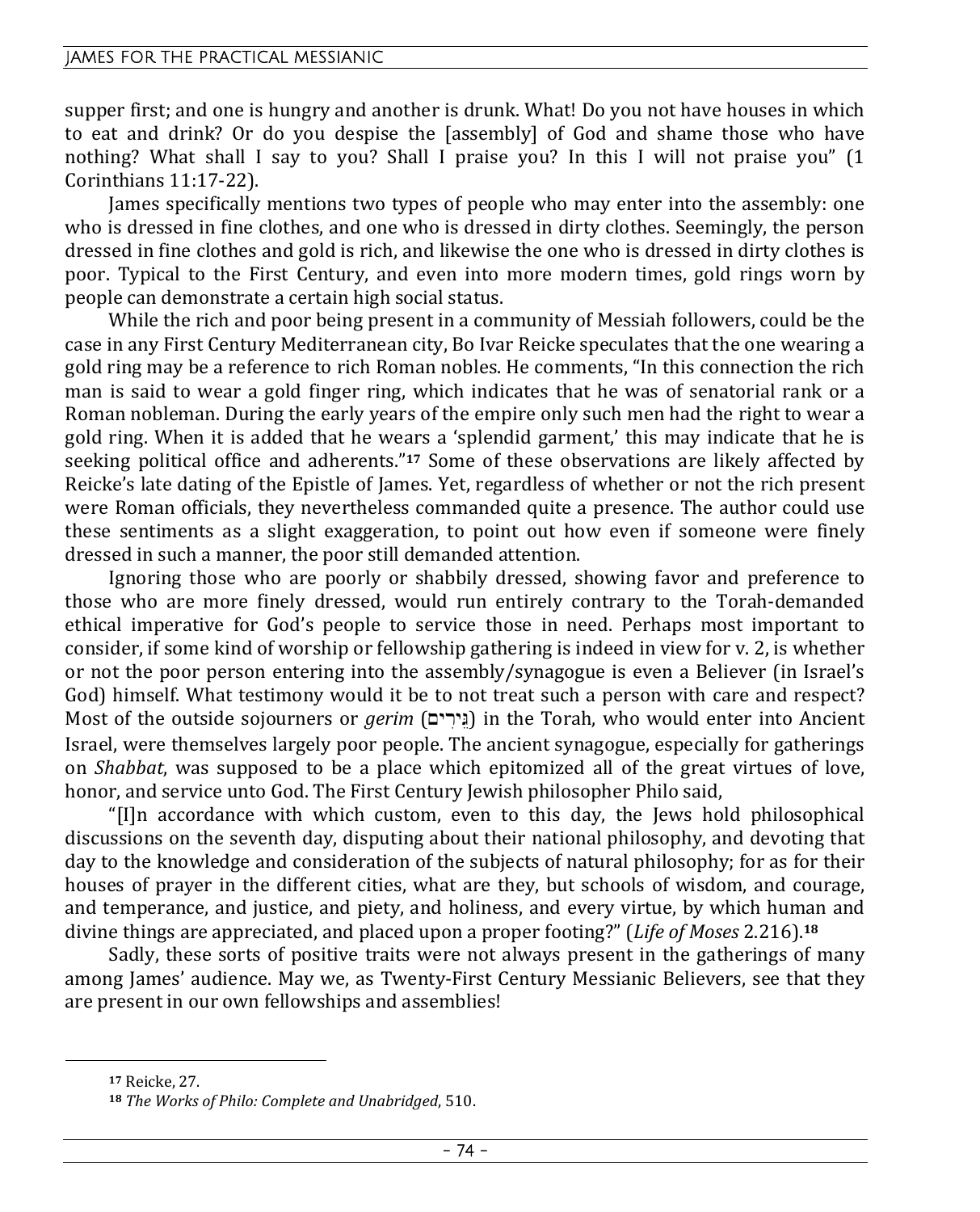JAMES 2

**2:3** James warns his readers not to give preferential treatment to the rich person, saying, "Here's a good seat for you," while telling the poor person, "'You stand there' or 'Sit on the floor by my feet" (NIV). The poor person, *ptōchos* (πτωχός), is actually "*one who crouches* or *cringes, a beggar*" (*LS*).**19** Not only is his poor state bad enough, but upon entering the assembly of Believers, this one is forced to remain in his crouched position—when presumably every effort should be made to attend to his physical needs and comfort. Donald W. Burdick explains, "'the poor man' is abruptly told to 'stand there,' perhaps in the back of the assembly or in some other out-of-the-way place. His other alternative is to 'sit on the floor.'...The contrast between the speaker who has a stool for his feet and the beggar who must sit on the floor heightens the discrimination." **<sup>20</sup>** Yeshua's words in Matthew 23:6-7 to the Pharisaical leaders might be considered: "They love the place of honor at banquets and the chief seats in the synagogues," whereas the poor are left off to the side.

Perhaps even more important to be considered might be how the verb *epiblepō*  $(\epsilon_{\pi\mu} \beta \lambda \epsilon_{\pi\omega})$ , rendered in v. 3 as "pay special attention," also is used in Luke 9:38: "Teacher, I beg You to look at [*epiblepō*] my son, for he is my only *boy*." Just as Yeshua the Messiah reached out with compassion to the demon possessed boy (Luke 9:39-45), who the Disciples themselves were powerless to help—surely those in James' audience could take notice of the poor and destitute among them, expelling some degree of effort. McKnight chooses to observe in his commentary,

"The messianic community gazes upon the rich man but, whether star-struck, envious, manipulative, or hoping to gain something, it chooses to break down its essential commitment to showing mercy to the poor. Instead of treating a person according to his or her God-given eikonic status, the community chooses to honor the wealthy man for what his ostentatious attire represents."**<sup>21</sup>**

The Messianic community can do this today in various other forms, not necessarily based on wealth, but instead on other kinds of prestige. Usually, but not always, showing preference to a particular group or clique of people is based on their perceived positions of power and influence—while others, who are accomplishing more genuine work of the Kingdom, are widely shuffled away or ignored.

**2:4** James rebukes those in his audience who receive those into their assembly with financial means and wealth and show them preferential treatment, versus poor people who are treated as though they are not there or unimportant. He asks them, "have you not made distinctions among yourselves, and become judges with evil motives?" The Phillips New Testament paraphrases v. 4 with, "doesn't that prove that you are making class distinctions in your mind, and setting yourselves up to assess a man's quality from wrong motives?" Inequity is something regularly condemned in the Tanach (Leviticus 19:15; Deuteronomy 16:19; 27:19, 25; Psalm 82:2; Malachi 2:9), and evil thoughts are regularly condemned in the Apostolic Scriptures (Matthew 15:19; Luke 2:35; 5:22; 9:47; 24:38; Romans 1:21; 14:1; 1 Corinthians 3:20; Philippians 2:14; 1 Timothy 2:8). While a worship service or some other

**<sup>19</sup>** *LS*, 709.

**<sup>20</sup>** Burdick, in *EXP*, 12:178.

**<sup>21</sup>** McKnight, 187.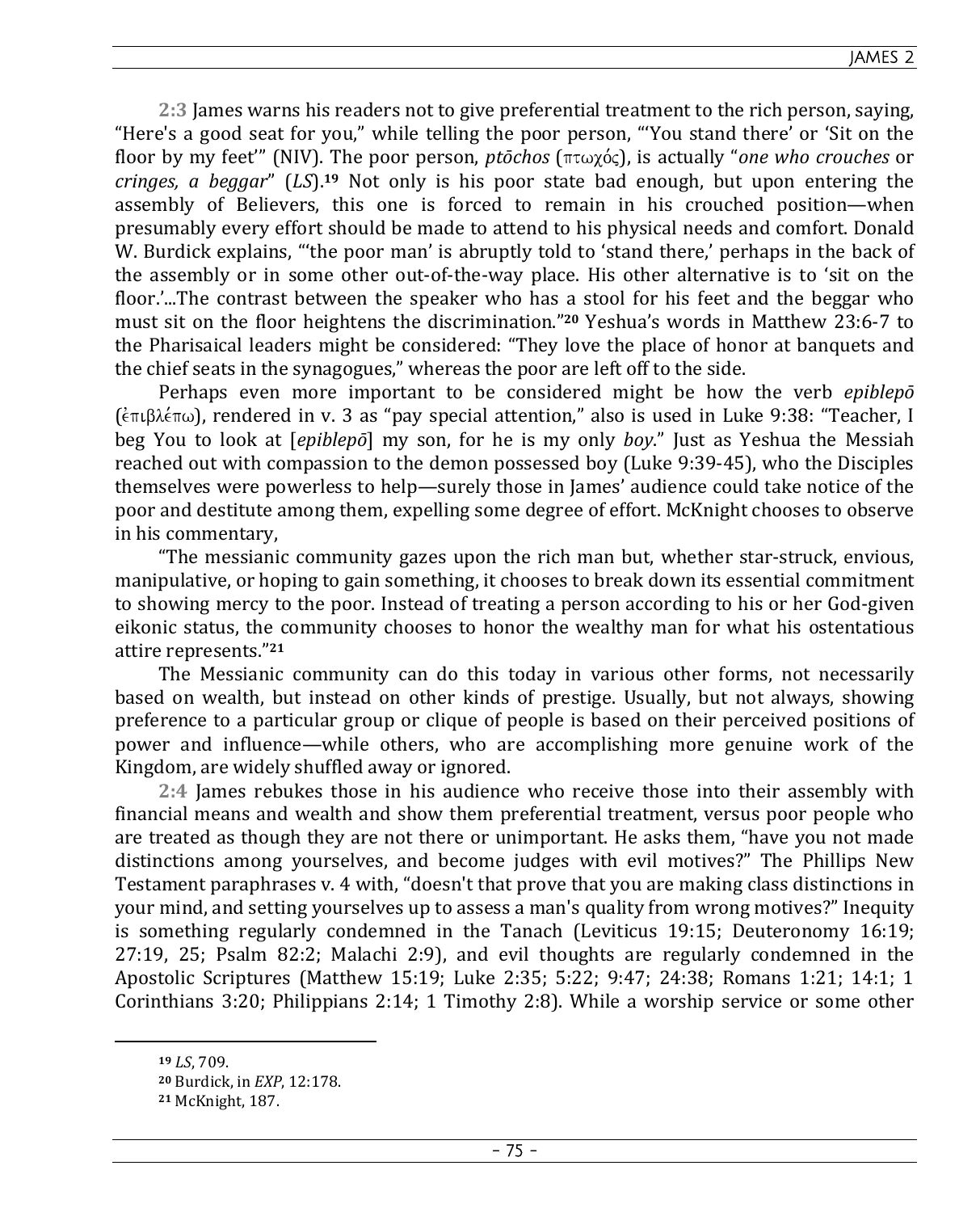fellowship gathering is most probably being targeted, it is not out of the realm of possibilities to think that the distinctions being criticized against could also involve the kinds of deliberations that the assembly of Believers would make, when presented with various disputes that needed resolution.

James' admonition to treat others equally, without discrimination for their physical appearance, social status, or economic benefit—remains true for us today every bit as much as it did in the First Century. *IVPBBC* validly remarks, "Biblical law, most Jewish law and traditional Greek philosophers had always rejected such distinctions as immoral."**22** James is not writing something that was unique only to the Jews of his time, nor is he writing something unique to us today. The laws which govern a country like the United States, in particular, are intended to guarantee that all will be treated equally in court, regardless of financial or social status. This is also true of most places in the West, which have been significantly influenced by a Biblical ethic. Fair and equal treatment in the assembly, where a distinct group which needs the help and service of the faith community—and is consequently ignored—is noticeably different, though, than expressing honor to those who genuinely deserve it, such as deferring to the elderly, or those who serve well in a position of political leadership. J. Alec Motyer provides us with some worthwhile thoughts that we need not overlook:

"It is in this matter of 'looks' which must be stressed if we are to be faithful to James' teaching and at the same time keep within the balance of Scripture. The Bible is too courteous a book to allow us to lack proper respect for people to whom it is due. It does not reduce all to a common level in all things or refuse to take note of worldly distinctions; certainly it does not sanction rudeness or unconcern for what people are. It would not be showing *partiality*, for example, to offer the last remaining seat to an elderly person and to invite a younger person arriving to simultaneously stand or to sit on the floor. The elderly command respect and considerate attention (Lv. 19:32). Or again, were Her Majesty the Queen or the President of a country to come to worship, we would consider it both right and indeed our privilege to stand when they entered and to have the best seat held in readiness. Again, we would be obeying Scripture (*e.g.* Pr. 24:21a; 1 Pet. 2:17). But it is one thing thus to acknowledge inherent dignity, whether of age or position; it is another thing altogether to be swayed by the mere chance that one possess worldly advantages such as money and the other does not.

"James' illustration is timeless. It speaks as loudly today as when he penned it. It is still not always easy to know how to accommodate a tramp in a worship-service and it is still easy to assume that wealth gives a commanding voice in church affairs. The sin of *partiality* is the sin of judging by accidentals and externals and, as James noted, it always bears down on the poor and disadvantaged."**<sup>23</sup>**

As Believers in Messiah Yeshua, how many of us have made a conscious effort to get along—and express some degree of honor and respect—toward others who are not exactly

**<sup>22</sup>** Craig S. Keener, *The IVP Bible Background Commentary: New Testament* (Downers Grove, IL: InterVarsity, 1993), 694.

**<sup>23</sup>** Motyer, pp 81-82.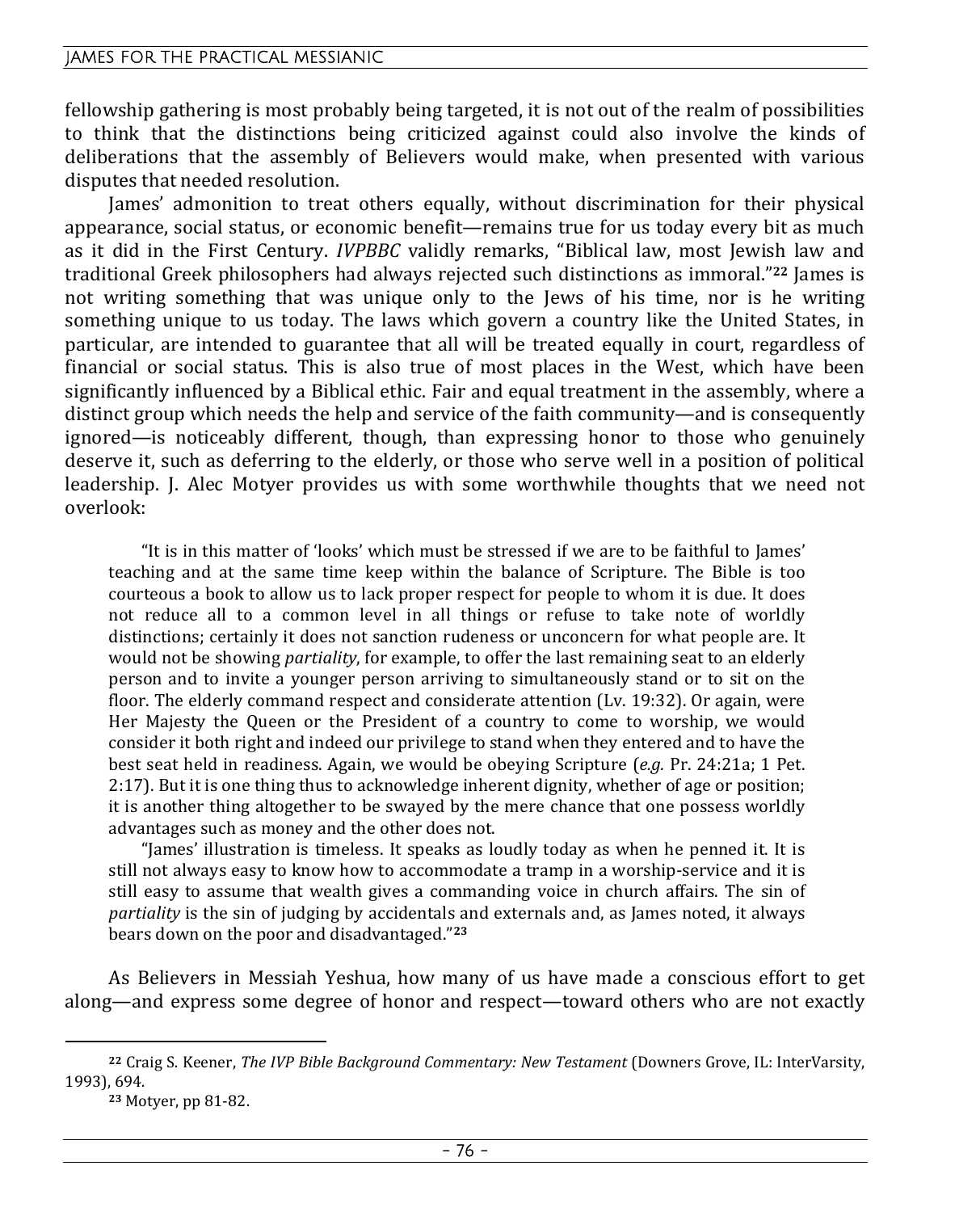"like us"? Even I will admit, that in various contemporary situations and settings, I have not always honored the thrust of James 2:4.

# **5 Listen, my beloved brethren: did not God choose the poor of this world** *to be* **rich in faith and heirs of the kingdom which He promised to those who love Him? 6 But you have dishonored the poor man. Is it not the rich who oppress you and personally drag you into court?**

**2:5** James goes further in his rebuke to those who are favoring the wealthy in their midst, admonishing, "Listen, my dearly loved brothers and sisters. Didn't God choose the poor in this world to be rich in faith and heirs of the Kingdom that He promised to those who love Him?" (TLV). He says that God has chosen the poor to be rich and be heirs of His Kingdom, but that they have obviously been dishonored by not being cared for in the congregation (vs. 2-4, 15-16). A great deal of James' audience is thought to have been made up of agricultural workers, who earned their living by tending crops or processing them in some way (5:4). The vast majority of all the early Believers, be they Jewish or non-Jewish, were drawn from the poorer classes of First Century Mediterranean society.

Throughout the Holy Scriptures, we definitely see a concern to be demonstrated toward the poor, destitute, and lonely (Deuteronomy 10:18; Psalm 68:5; Proverbs 17:5; 14:31; Amos 2:6-7; Matthew 5:3; Luke 1:51-53; 6:20; cf. 1 Corinthians 1:26). The Prophets were especially direct in their condemnation of the rich, who oppressed the poor:

"Hear this word, you cows of Bashan who are on the mountain of Samaria, who oppress the poor, who crush the needy, who say to your husbands, 'Bring now, that we may drink!' The Lord GOD has sworn by His holiness, 'Behold, the days are coming upon you when they will take you away with meat hooks, and the last of you with fish hooks'" (Amos 4:1-2).

"They have treated father and mother lightly within you. The alien they have oppressed in your midst; the fatherless and the widow they have wronged in you" (Ezekiel 22:7).

"'Then I will draw near to you for judgment; and I will be a swift witness against the sorcerers and against the adulterers and against those who swear falsely, and against those who oppress the wage earner in his wages, the widow and the orphan, and those who turn aside the alien and do not fear Me,' says the LORD of hosts" (Malachi 3:5).

The Torah itself says that God "executes justice for the orphan and the widow, and shows His love for the alien by giving him food and clothing" (Deuteronomy 10:18). Psalm 68:5 repeats this, saying that the Lord is "A father of the fatherless and a judge for the widows." Yeshua was likewise concerned for the poor, saying, "Blessed *are* you *who are* poor, for yours is the kingdom of God" (Luke 6:20). Also not to be overlooked, is how Deuteronomy 7:7 communicates of God's selection of Israel, "The LORD did not set His love on you nor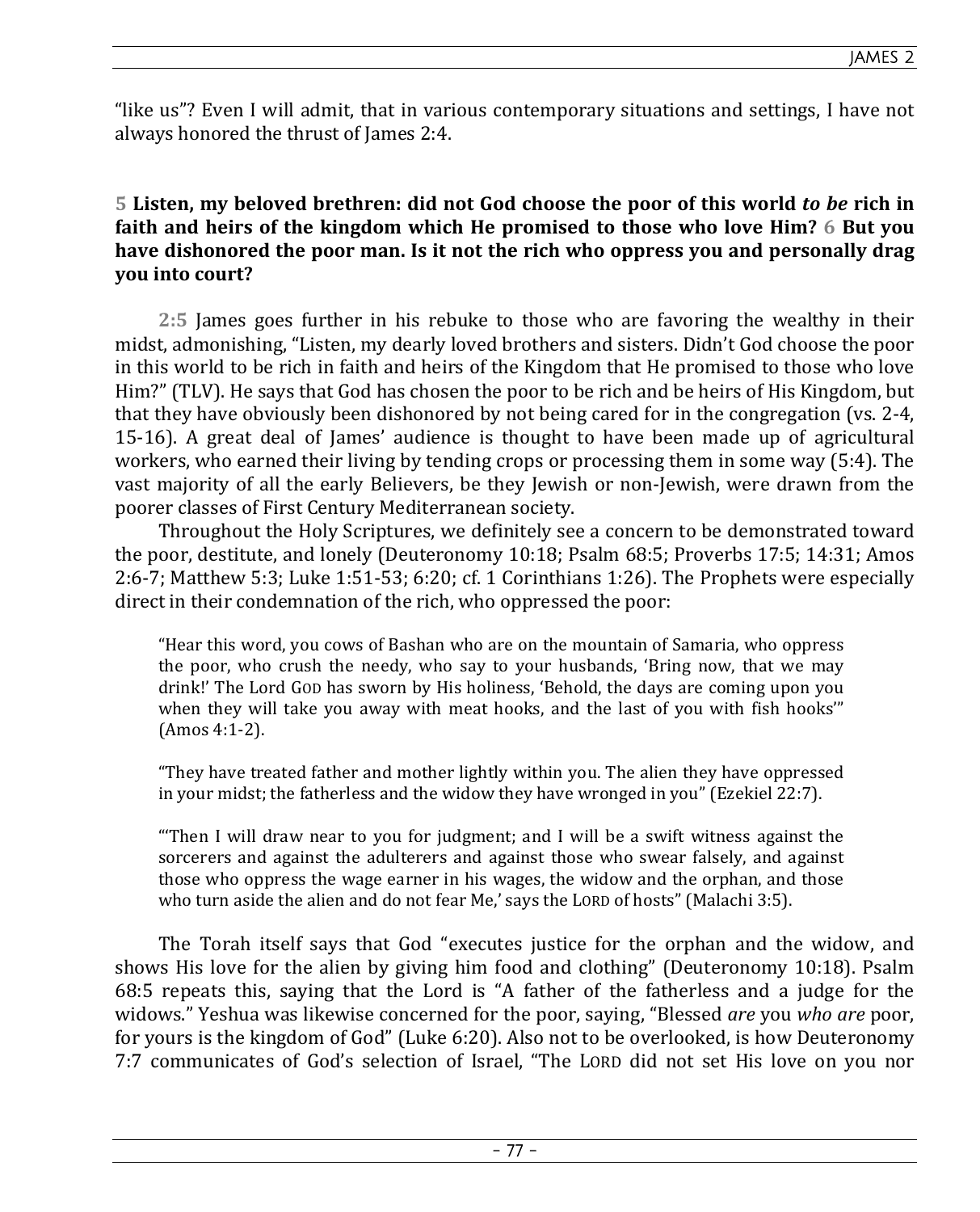choose you because you were more in number than any of the peoples, for you were the fewest of all peoples."

In the very early, First Century community of faith, there was a definite urge to see that all of the Believers had what they needed for daily care. Acts 4:34 attests, "For there was not a needy person among them, for all who were owners of land or houses would sell them and bring the proceeds of the sales." Everyone who needed food, clothing, and shelter (should have) had it. Among some of James' targeted audience, however, these basic needs were not being met. The rich were being given preferential treatment to those who really needed to be cared for physically. Witherington is keen to note for us, though, how "James is not saying that poverty is the way of salvation or even salvation itself. He is rather warning about the dangers of the other extreme."**24** God choosing the poor of the world in v. 5 is an observation of how God takes special care of those who are without—and will especially reward them in the world to come.

**2:6** James makes the further point, "But you have insulted the poor. Is it not the rich who are exploiting you? Are they not the ones who are dragging you into court?" (NIV). He makes the inquiry, asking his audience what would really be achieved in showing favoritism to rich people in the assembly. The verb of note in v. 6, *katadunesteuō* (καταδυναστεύω), means "to *exercise power over*" (*LS*),**25** but is often rendered as "oppress" or "exploit." The verb *katadunesteuō* is used in the Septuagint, to represent oppression of the poor:

"That sorely oppress the people of the land with injustice, and commit robbery; oppressing [*katadunesteuō*] the poor and needy, and not dealing justly with the stranger" (Ezekiel 22:29, LXE).

"[A]nd oppress [*katadunesteuō*] not the widow, or the fatherless, or the stranger, or the poor; and let not one of you remember in his heart the injury of his brother" (Zechariah 7:10, LXE).

It has also been suggested that there might be some parallel between the rich dragging the poor into court, and the actions of Saul in persecuting many of the early Believers (Acts 9:1-2).

The intention of v. 6 is not to say that all rich people are of poor spiritual character, or that all poor people are of high spiritual character. The rich people in these assemblies were the same ones who would be the oppressive landowners, overseers, or merchants, with their main concern being their self-interest. McKnight points out, "Those using force against the poor messianists to prosecute are the *plousioi* [ $\pi\lambda$ ούσιοι], and this alone should give them pause about showing deference to preference to the rich."**26** The logic of trying to curry favor with the rich here, given their actions, is a bit confounding to James.

James' comments about the rich should not be viewed that he is condemning of all wealthy people. God desires to see that all come to the knowledge of salvation. Moo astutely

**<sup>24</sup>** Witherington, 458.

**<sup>25</sup>** *LS*, 25.

**<sup>26</sup>** McKnight, 199.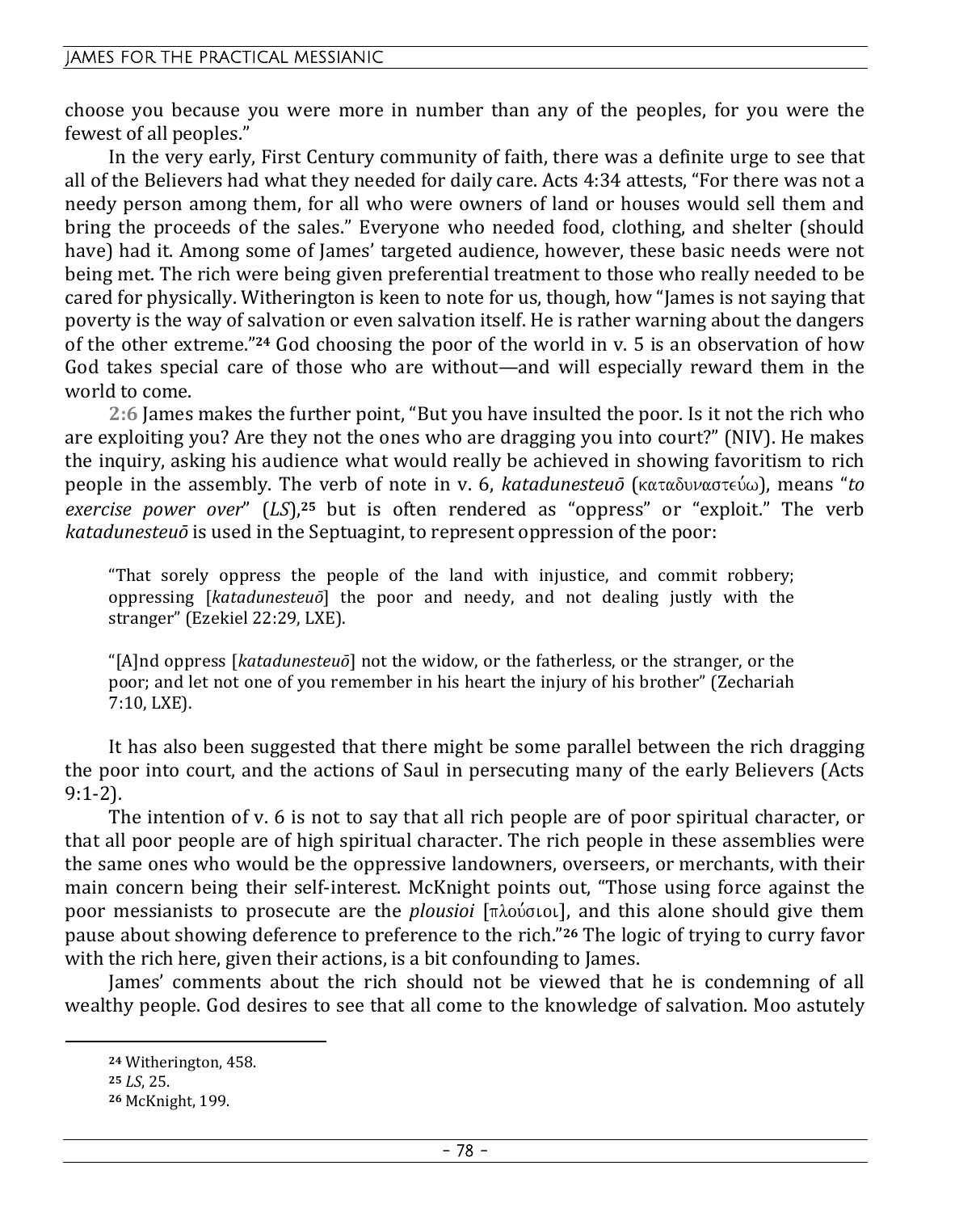comments, "James writes to a...community that is made up largely of poor people; and...for them it was evident on every side that God was choosing poor people to be saved. But to infer from James's positive assertion about poor people a negative verdict on rich people—God does not choose rich people to have faith—is unwarranted. Balance is perilously difficult to maintain on this issue."**<sup>27</sup>**

Money, like all Earthly things, is a tool. It can be used as a tool for good or a tool for evil. In far too many cases, it can be a tool for evil. Paul wrote Timothy, "For the love of money is a root of all sorts of evil, and some by longing for it have wandered away from the faith and pierced themselves with many griefs" (1 Timothy 6:10). Likewise, money can be used to further the Kingdom of God. *It all depends on how one uses it.* But being wealthy cannot be the goal of a person's life. Qohelet was forced to say, "He who loves money will not be satisfied with money, nor he who loves abundance *with its* income. This too is vanity" (Ecclesiastes 5:10). Being wealthy will not bring a person salvation or happiness. James was forced to observe that many of his readers were impressed by its appearance to cater to its demands, rather than equally serving all in the community of faith. James' audience too often forgot the Torah's admonitions to care for those who needed extra physical help.

# **7 Do they not blaspheme the fair name by which you have been called?**

**2:7** In v. 7 James observes, "Are they not the ones who blaspheme the honorable name by which you were called?" (ESV). The NIV renders this with, "Are they not the ones who are slandering the noble name of him to whom you belong?", although the verb *blasphēmeō*  $(\beta \lambda \alpha \sigma \phi \eta \mu \epsilon \omega)$  is what is actually employed. The rich who oppressed James' audience—were bringing some kind of disrepute, dishonor, slander, or ridicule upon them, hence, blasphemy—because of their dedicated faith in Yeshua. These were the same rich who were being given preferential treatment in the assembly. This problem is by no means something that was unique to the Jewish members of James' audience, but is something that is equally a First Century non-Jewish problem. It was, however—especially if these rich people regarded themselves as members of the faith community in some way—absolutely a travesty for James to conclude that **they were blasphemers of Lord.** Davids further explains,

"'The good name called upon you' is certainly the name of Jesus...The phrase 'to call a name upon one' is a septuagintalism, indicating possession or relationship, particularly relationship to God...Thus the blasphemy referred to indicates the reviling of the name of Jesus...By siding with the rich the [assembly] was siding with blasphemers!"**<sup>28</sup>**

James' audience is to be most aware of *to kalon onoma to epiklēthen ep' humas* (τὸ καλὸν  $\delta$ νομα τὸ ἐπικληθὲν ἐφ' ὑμᾶς), "that noble name by which you are called" (NKJV). Being called of the Lord into His salvation in Yeshua, reflecting it in the world, is quite serious (Romans 10:13; 1 Peter 4:14-16). Also to be considered is God's calling upon Israel, representing Him in the world (Deuteronomy 28:10), calling upon Him for national healing or deliverance (2

**<sup>27</sup>** Moo, 107.

**<sup>28</sup>** Davids, 113.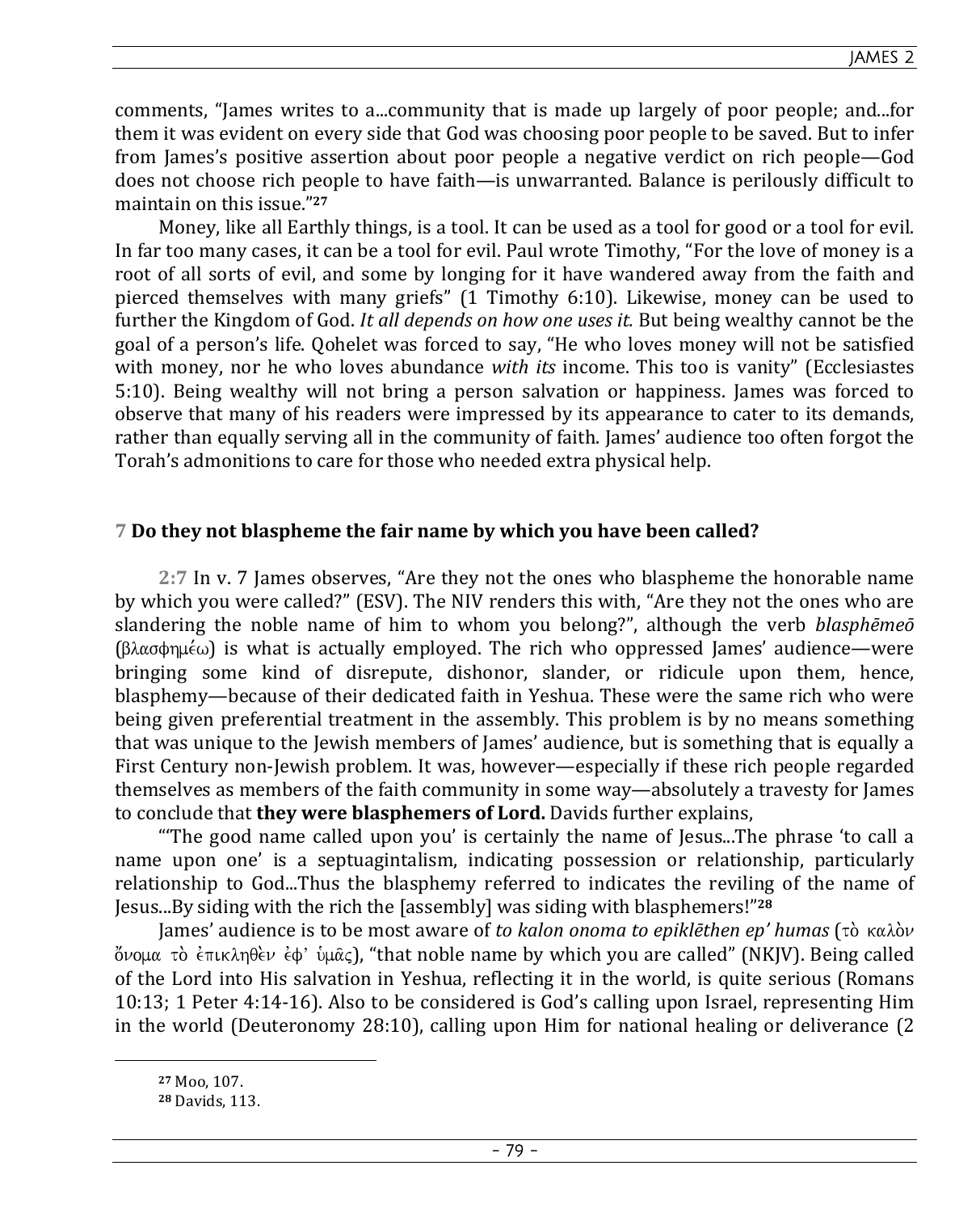Chronicles 7:14), and how the nations are called by God's name into the final restoration of Israel's Kingdom (Amos 9:11-12)—something James himself acknowledged at the Jerusalem Council (Acts 15:15-18). Having the noble name of the Messiah invoked over the audience is something that incorporates many important concepts from the Tanach and Apostolic Scriptures, *and which is not limiting to Jews, Greeks, or Romans.* Ronald A. Ward especially observes, "The citation of Am. 9:12 in Acts 15:17, from the LXX, by James himself shows that he was of broader vision than some have supposed: Gentiles have civic rights in the [assembly] of Christ. Over them the name is invoked" **<sup>29</sup>** as well.

Why did these rich in v. 7 blaspheme? Was defaming the Lord Yeshua something simply in their nature? Whatever the specific negative motives, these rich were the product of a very poor spiritual condition. They thought that their wealth must have been sufficient for their security and salvation, and did not care too much about the needs of others.

### **8 If, however, you are fulfilling the royal law according to the Scripture, "YOU SHALL LOVE YOUR NEIGHBOR AS YOURSELF"** [Leviticus 19:18]**, you are doing well.**

**2:8** Even with James having just issued some firm admonitions to his audience about the problem of partiality (vs. 2-7), he gives an answer to their problems: "Supposing, however, you keep the royal law, as it is written, 'You shall love your neighbor as yourself'; if you do this, you will do well" (Kingdom New Testament). James makes light of "fulfilling the royal law," *nomon teleite basilikon* ( $\nu$ о́μον τελείτε βασιλικὸν), which the CJB extrapolates as "truly attain[ing] the goal of Kingdom *Torah*." The emphasis here is how the Torah is to be kept in a mature and complete context for Believers. The foremost of all the commandments of Scripture is that God's people love Him and make Him the first priority in their lives. Out of that love for God will come a love for others. James partially quotes from Leviticus 19:18, "You shall not take vengeance, nor bear any grudge against the sons of your people, but you shall love your neighbor as yourself; I am the LORD." The Torah is fully brought to its goal when Messiah followers love other people—and not only love other people regardless of their status—but leave the judgment of other people to the Lord alone. The Leviticus 19:18 commandment has a very important place in the teachings of Yeshua (Matthew 22:39; Mark 12:31; Luke 10:27).

Various Christian interpreters have had to (significantly) struggle with what "the royal law" actually composes,**30** with some thinking that "law" in James 2:8 should only be regarded as a single commandment, perhaps as a so-called "law of Christ" widely, if not entirely, independent from the Mosaic Torah (often based on a mis-interpretation of Galatians 6:2).**<sup>31</sup>** Others see the commandment to love neighbor as summarizing the whole of the Torah itself. It is important that we review some perspectives. Richard Bauckham draws our attention to

**<sup>29</sup>** Ronald A. Ward, "James," in D. Guthrie and J.A. Motyer, eds., *The New Bible Commentary Revised* (Grand Rapids: Eerdmans, 1970), 1227.

**<sup>30</sup>** Cf. McKnight, pp 206-207.

**<sup>31</sup>** Witherington, pp 459-460.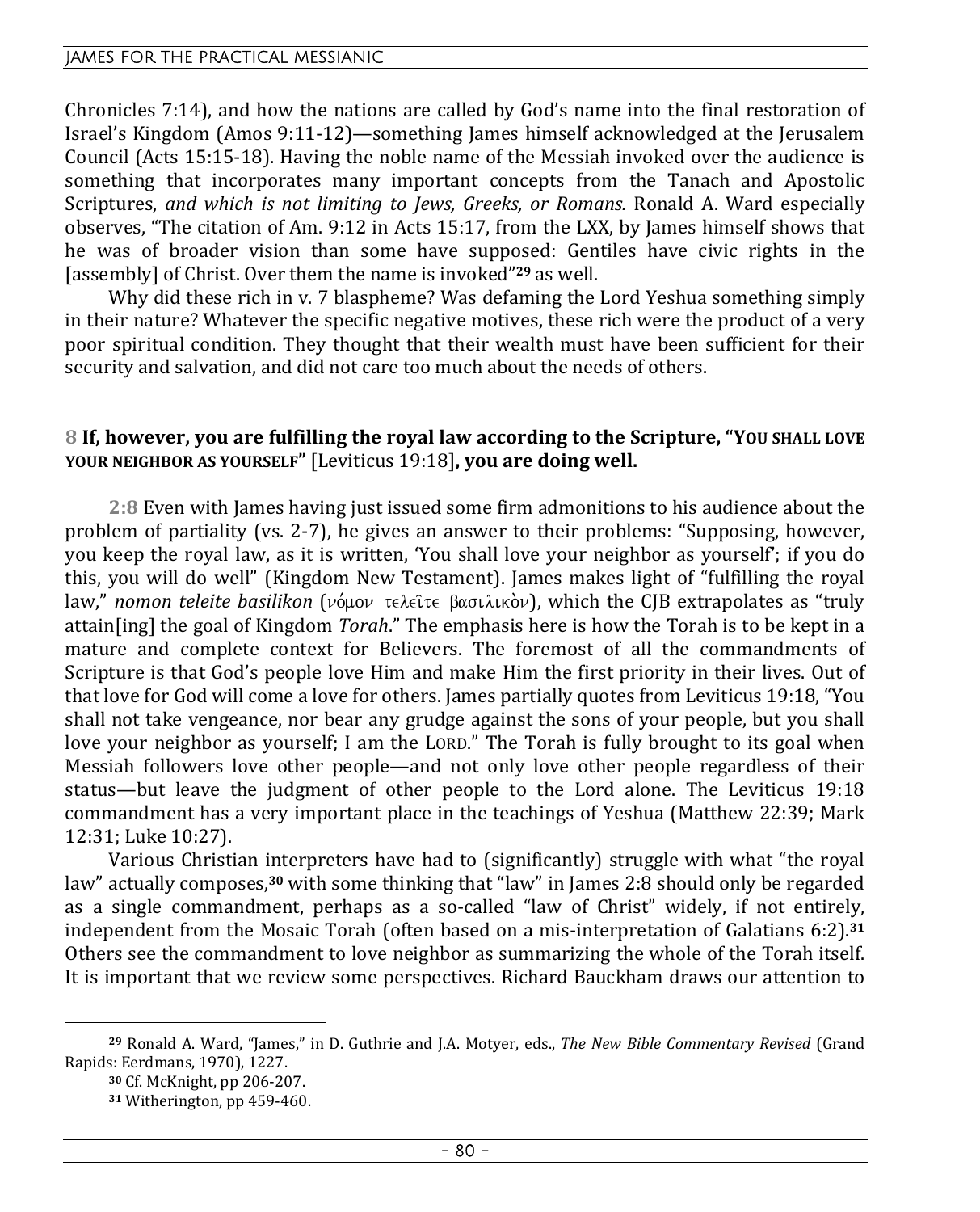how very rarely in either the Greek Septuagint or Apostolic Scriptures does the term *nomos*  $(\nu\acute{o}\mu o\varsigma)$  represent a single piece of instruction, but rather the whole of the Torah (חוֹרה). He favors v. 8 regarding a summation of the principle thrust of the Torah's code of conduct:

"Since in the LXX and NT 'law' *(nomos)* only very rarely refers to an individual commandment, it is unlikely that 'the royal law' (2:8) is the commandment to love the neighbor (Lev 19:18b) as one commandment among others (and 'royal' as sovereign over others). It must be understood as the commandment which summarizes the whole law...The law is 'royal' in that it pertains to the kingdom (2:5), and perhaps as interpreted by Jesus (with emphasis on the love commandment) in his preaching of the kingdom. James's point is that the law is a whole, summed up in Lev 19:18b, in which the prohibition of partiality is a necessary part. One cannot love one's neighbor while dishonoring the poor. One cannot pick and choose which commandments to obey and be judged by."**<sup>32</sup>**

Davids also has to note how "the use of νόμος [*nomos*] instead of *εντολή [entolē*] makes it appear decisive that the whole law rather than a single command is intended."**33** While he does believe that the Torah or Moses' Teaching has been abolished for the post-resurrection era, noting 1:25, "the perfect law, the *law* of liberty," we should not find fault with the basic thrust of Moo: "the 'royal law' may well extend beyond the Mosaic law as fulfilled and reinterpreted by Jesus to include the teaching of Jesus."**34** McCartney might have the best approach, first asserting how "It is better to say that Lev. 19:18 gives expression to a controlling and central principle of God's ethical imperative for human conduct (cf. Gal. 5:14) and serves as a framework for understanding its parts."**35** He further observes, on the verb *teleō* (τελέω):

"[G]iven James's frequent use of the  $\tau \in \lambda \in$ - [*tele*-] stem (1:4 [2x], 17, 25; 2:8, 22; 3:2), its use here may be a deliberate emphasis of the comprehensive nature of Biblical ethics (2:10- 11). For James, 'fulfilling' or carrying out the royal law is a piece with fulfilling or carrying through on faith by works in 2:22, where law is not set over against faith, but rather law and faith together are fulfilled or made complete by obedient action. Further, 2:8 connects with the fact that the law is a complete and perfect  $\{\tau \in \lambda \in \{0, \infty\} \}$  law (1:25), and it therefore does not admit of partial obedience (2:10), because all parts of the law come from one source (2:11)."**<sup>36</sup>**

Loving other people is one of the most important things that born again Believers should certainly be doing. It requires the redeemed in Yeshua, regardless of who they might be, to put aside any prejudice or preconceptions that they might have, serving the world at large so that others might be given a glimpse of God's Kingdom. *It is the essence of the Torah.* J. Ronald

**<sup>32</sup>** Bauckham, in *ECB*, 1487.

**<sup>33</sup>** Davids, 114; cf. McCartney, 147.

**<sup>34</sup>** Moo, 112.

**<sup>35</sup>** McCartney, 147.

**<sup>36</sup>** Ibid.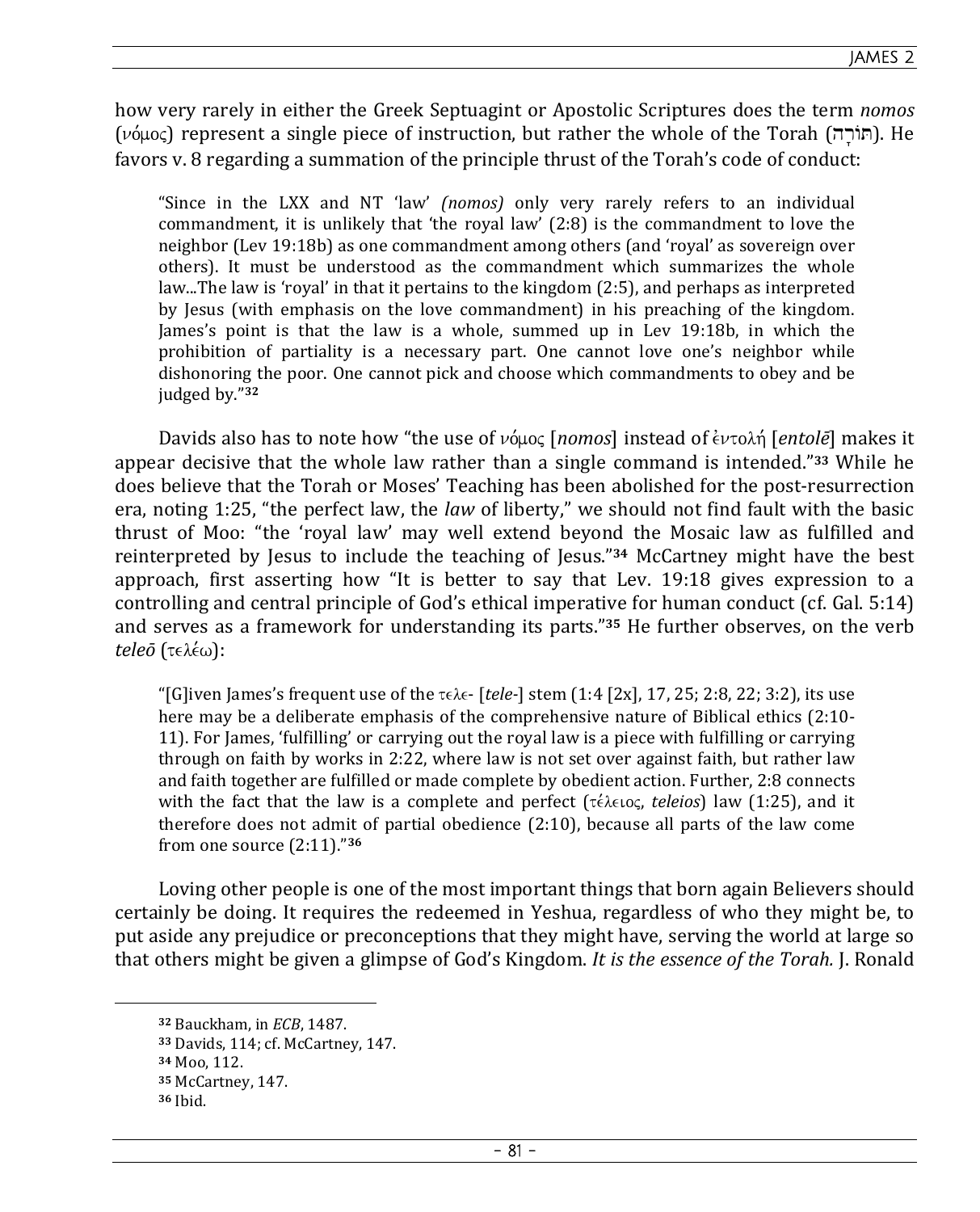Blue validly indicates that it is called the "royal law" because "The law is royal or regal...because it is decreed by the King of kings, is fit for a king, and is considered the king of laws."<sup>37</sup> *TDNT* explains that the word *basilikos* (βασιλικός) "is fairly common in the NT...the reference is to law as it is given by the king, and thus having royal dignity, rather than to preeminent law."**38** To properly keep the command to love one's neighbor is to be a representative or ambassador of God's Kingdom in the world.

For many of Yeshua's generation, loving one's neighbor was something that may not have always been something easy to do. First Century Israel was under Roman occupation, and the Jewish people, except for a brief period of independence following the Maccabean crisis of the Second Century B.C.E. with the Hasmoneans, had been dominated by foreign powers since the Babylonian dispersion. Loving others outside the community of Israel was admittedly something very difficult to do. Is this why Yeshua had to refer to this as a "new commandment" in John 13:34-35? "A new commandment I give to you, that you love one another, even as I have loved you, that you also love one another. By this all men will know that you are My disciples, if you have love for one another."

Yeshua does not refer to this as a "new commandment" in the sense that it was something brand new. It was likely, rather, something that had been forgotten by many of His **generation.** *CGEDNT* defines the word *kainos* (καινός) as "*new; of new quality; unused; unknown, unheard of*."**39** To many of Yeshua's generation, and sadly many today, the Scriptural admonition to love one's neighbor has become "an unused commandment." It is a reflection on our fallen human nature that we can only overcome with the Holy Spirit resident inside of us. Paul A. Cedar, reflecting from an evangelical Christian pastor's point of view, says, "Jesus understands that we cannot keep God's moral law. However, the problem was not with His law. In fact, His law is good. The problem is with us because we are too sinful to obey it (Rom. 8:1-4)."**40** How much more is this important for Messianic Believers who endeavor to keep *both* the moral and the outward aspects of the Torah? How much more do we have to ask for God's forgiveness when we fall, and not succumb to the temptations of the flesh which want us to do anything but love others?

In First Century Jewish thought, the Torah was thought of as being a royal road. This is based on Numbers 20:17, "Please let us pass through your land. We will not pass through field or through vineyard; we will not even drink water from a well. We will go along the king's highway, not turning to the right or left, until we pass through your territory." The Torah was to keep the traveler on the correct path, within defined boundaries during his Earthly sojourn. The philosopher Philo observed,

"[T]his royal road, which we have stated to be true and genuine philosophy, the law calls the word and reason of God; for it is written, 'Thou shalt not turn aside from the word which I command thee this day, to the right hand nor to the left,' So that it is shown most manifestly

**<sup>37</sup>** J. Ronald Blue," James," in John F. Walvoord and Roy B. Zuck, eds., *The Bible Knowledge Commentary: The New Testament* (Wheaton, IL: Victor Books, 1983), 825.

**<sup>38</sup>** K.L. Schmidt, "*basilikós*," in *TDNT*, 102. **<sup>39</sup>** *CGEDNT*, 90.

**<sup>40</sup>** Cedar, 68.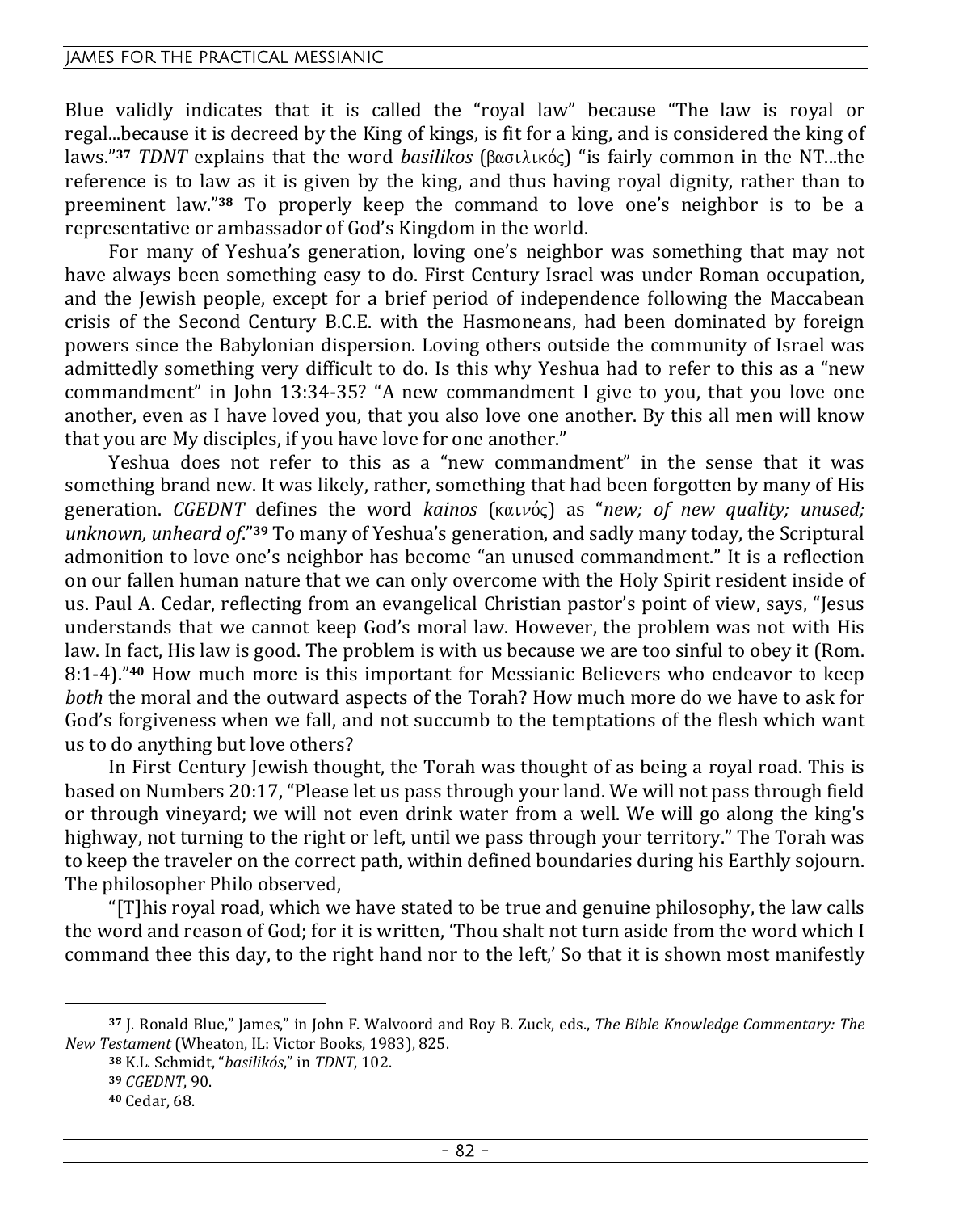that the word of God is identical with the royal road, since Moses' words are not to depart either from the royal road, or from this word, as if the two were synonymous, but to proceed with an upright mind along the middle and level road, which leads one aright" (*The Posterity and Exile of Cain* 102).**<sup>41</sup>**

The Torah is likened unto a royal road, and the principal law which governs that road is that God's people love their neighbors. This is because as God's people travel the road of life, keeping the Torah's instructions, their testimony to other people should be indicated by how they love them. We have to treat them as Yeshua did, and we demonstrate ourselves to be citizens of God's Kingdom, reflecting His goodness, grace, and salvation to those in need.

Many well-meaning Christians think that loving God and one's neighbor is all that matters, and that various areas of outward conduct in other things are widely unimportant. These are often the ones who, unfortunately, look down upon Messianic Believers, be they Jewish or non-Jewish, who are convicted to keep the seventh-day Sabbath or *Shabbat*, the appointed times of Leviticus 23, and eat kosher. While loving God and one's neighbor are absolutely imperative, it does not stop there; in fact, that is where it begins. Our obedience to God comes as a natural outworking of the Spirit because we love Him. Martin is forced to conclude, "Though James is not limiting his thinking to the OT law with his use of 'supreme law,' neither is he advocating an abandoning of it." **42**

Nowhere in James' writing is he supposing that the outward observances of the Torah are nullified by the command to love others. On the contrary, James is trying to expand the depths of the Mosaic Torah in his words, to people who already were to know that they need to be loving others. From true love, fulfilling the "Kingdom Torah" as it were, people will not be prone to judge with evil motives (v. 4), and they will want to reach out to help those in need (v. 15). James is commenting on concepts that are by no means foreign to his predominantly Jewish audience, which would have been aware of the high regard for the Torah's morality that they should have been adhering to. The Talmud records the story of an outsider to Judaism who was told by Rabbi Hillel not to do hateful things to one's neighbor:

"There was another case of a gentile who came before Shammai. He said to him, 'Convert me on the stipulation that you teach me the entire Torah while I am standing on one foot.' He drove him off with the building cubit that he had in his hand. He came before Hillel: 'Convert me.' He said to him, '"*What is hateful to you, to your fellow don't do."* That's the entirety of the Torah; *everything else is elaboration. So go, study'"* (b.*Shabbat* 31a).**<sup>43</sup>**

According to this Jewish tradition, the Torah begins with loving one's neighbor. Every part of one's Torah obedience is to involve edifying other people, which as Believers *equates to us having a living and active testimony.* By loving others, we show them what God's Kingdom is all about, and our outward obedience to the Torah's commandments—especially via good works of mercy (vs. 13-14), is a part of that testimony. By others in the world seeing how God is able to bless us because of our obedience to Him, we will be able to share the message of salvation in Messiah Yeshua.

**<sup>41</sup>** *The Works of Philo: Complete and Unabridged*, 142.

**<sup>42</sup>** Martin, 67.

**<sup>43</sup>** *The Babylonian Talmud: A Translation and Commentary.*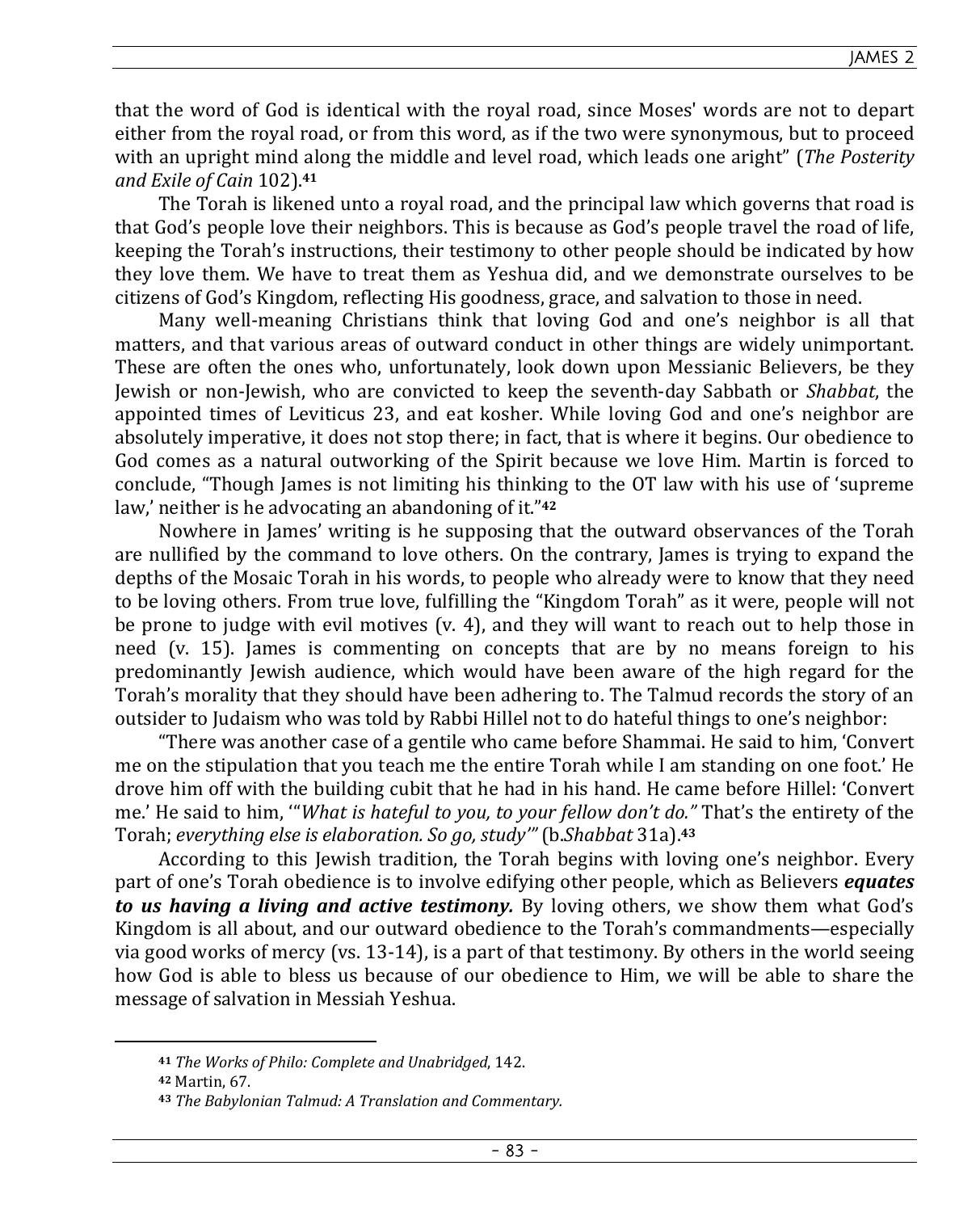## **9 But if you show partiality, you are committing sin** *and* **are convicted by the law as transgressors. 10 For whoever keeps the whole law and yet stumbles in one** *point***, he has become guilty of all.**

**2:9** James admonishes his audience, "But if you show favoritism, you are committing sin and are convicted by the *Torah* as transgressors" (TLV). Disobedience to God's Torah can come in some of the least likeliest of ways for various people, as showing partiality or favoritism toward sectors of people—which hence means that other people are not being issued a level of honor or respect in the assembly (vs. 2-3, 6)—is a certain violation of the command to love neighbor (v. 8). Love toward neighbor is to be impartial, as *all are to be loved*, not just those people of one's own choosing or preference. This can be, admittedly, very difficult for anyone to do, as human beings prefer to give attention to those whom they know will give them attention back. In the case of James' audience, preference was being shown toward the rich, at the expense of the poor.

**2:10** The gravity of those who violate the commandment to love others (v. 8) is intensified by James, as he says, "For a person who keeps the whole *Torah*, yet stumbles at one point, has become guilty of breaking them all" (CJB). The NLT paraphrases his words, "the person who keeps all of the laws except one is as guilty as the person who has broken all of God's laws." Martin makes the keen observation, "it is this commandment in particular that transcends all others, and so to break it in essence casts one as intentionally rejecting the heart and soul of God's will, namely the love of one's neighbor."**44** Those who fail to love other people, no matter how much they may think they are keeping "all" of the Torah or Law of Moses, are found to not only be violators of such Instruction—but they may be said to quantitatively be contemptuous of it, because they have disregarded one of its most sacred principles. That the violation of a single commandment of the Torah, may be classified as a violation of the Torah's code as a whole (and likely a rejection of God Himself as well), is a sentiment detectable in Moses' Teaching itself, ancient Jewish literature, as well as by Yeshua the Messiah:

"'Cursed is he who does not confirm the words of this law by doing them.' And all the people shall say, 'Amen'" (Deuteronomy 27:26).

"[T]o transgress the law in matters either small or great is of equal seriousness, for in either case the law is equally despised" (4 Maccabees 5:20-21).

"And who, some one perhaps, may say, ever escapes in-doors? Do not many do so? Or have not some people, avoiding the guilt of sacrilege, committed robberies in private houses, or though not beating their own fathers, have not they insulted the fathers of others? Now these men do escape from one class of offenses, but they run into others. But a man who is perfectly temperate, ought to avoid every description of offense,

**<sup>44</sup>** Martin, 69.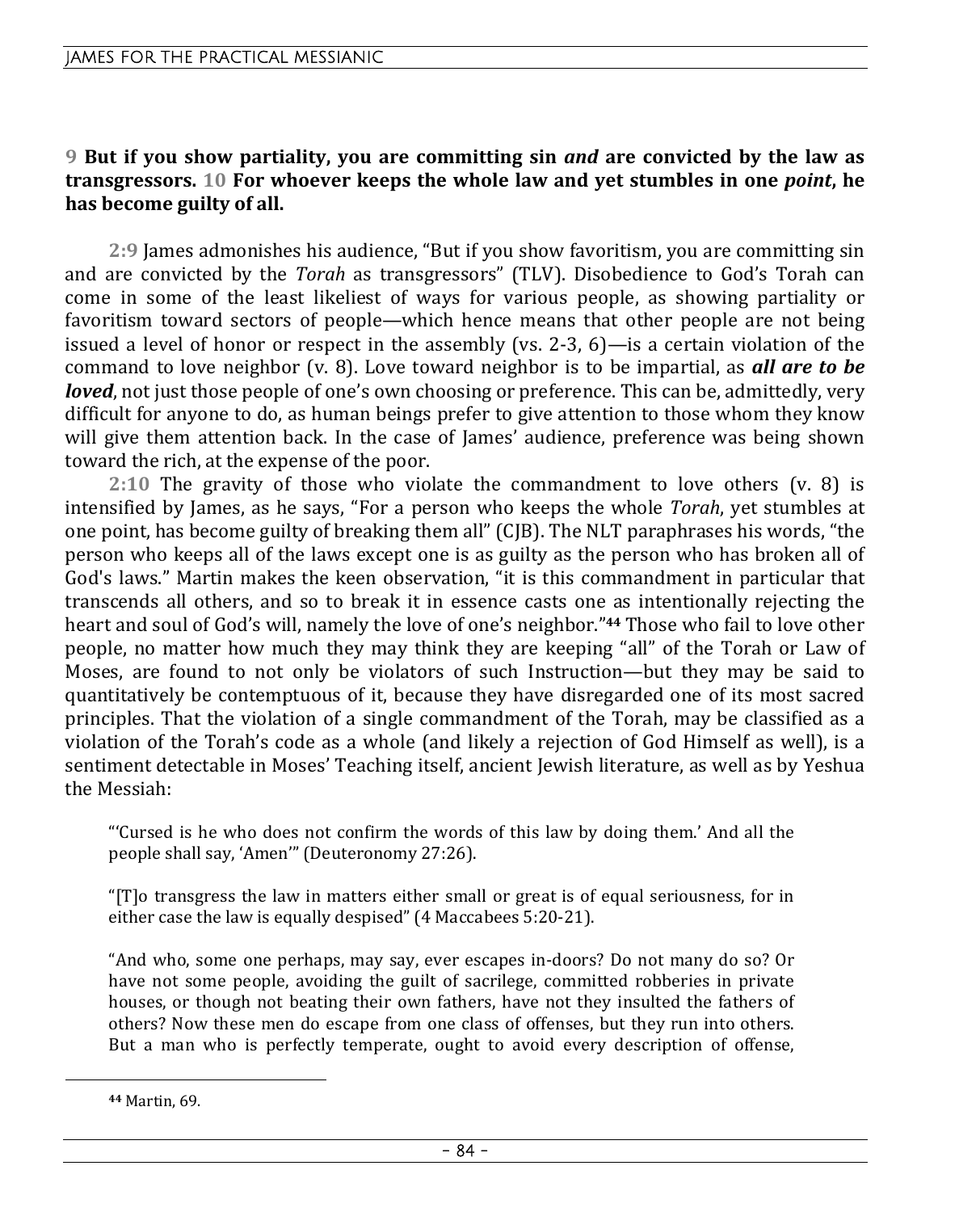whether greater or less, and never to be detected in any sin whatever" (Philo *Allegorical Interpretation* 3.241).**<sup>45</sup>**

"One time R. Reuben spent the Sabbath in Tiberias, and a certain philosopher came across him. He said to him, 'What is most hateful in the world?' He said to him, 'This is one who denies the One who created it.' He said to him, 'How is it possible that [God] then said to [Moses], *Honor your father and your mother..., You shall not kill. You shall not commit adultery. You shall not steal. You shall not bear false witness against your neighbor. You shall not covet* (Ex. 20:12-17)?' [He said to him,] 'Lo, a person does not deny a matter of detail before he already has denied the main Principle, and a person does not turn to a matter of transgression unless he already has denied the One who gave a command concerning it'" (t.*Shevuot* 3:6).**<sup>46</sup>**

"Whoever then annuls one of the least of these commandments, and teaches others *to do*  the same, shall be called least in the kingdom of heaven; but whoever keeps and teaches *them*, he shall be called great in the kingdom of heaven" (Matthew 5:19).

Keeping all of the Torah or Law of Moses, for James the Just, given the tenor of what he has been describing in his letter, pertains to being in observance of its extremely high, moral and ethical statutes such as the Ten Commandments (vs. 11-12). This is ultimately epitomized in how one follows and implements, *or fails to follow and implement*, the instruction to love neighbor (Leviticus 19:18). In McKnight's estimation,

"The person who does not love others, as the community has failed to love the poor (2:2- 4), has broken the law of love from Leviticus. This infraction of the Law makes them not observant but *transgressors.* If one keeps the whole Law (2:10a) but breaks just one commandment (2:10b), one is assigned to the category of a transgressor who has, in effect, broken the whole (2:10c). Why? Because there are only two options: one is either observant or a transgressor."**<sup>47</sup>**

Many readers and examiners of the Epistle of James have been acclimated to think that this letter, in widely addressing a Jewish audience, perhaps only addressed First Century Jewish concerns, as v. 10 could be taken as only regarding Messianic Jewish observance of God's Torah. It is useful for us to keep in mind the sentiment of Isaiah 24:5: "The earth is also polluted by its inhabitants, for they transgressed laws, violated statutes, broke the everlasting covenant." The violation of God's *torot* (tr oAt) is one which is universal to all of humanity, which means that it is every bit as much a problem for those of the nations as for Jewish people.**48** If those from the nations fail to love neighbor, or follow gross sins such as idolatry or sexual immorality (Romans 1:22-32), it is as though they have violated all of the Torah or Law of Moses. **The only definite solution available, for such violation, is the sacrifice of Yeshua the Messiah at Golgotha** (Calvary) **for all human beings!** 

**<sup>45</sup>** *The Works of Philo: Complete and Unabridged*, 78.

**<sup>46</sup>** Jacob Neusner, ed., *The Tosefta: Translated from the Hebrew With a New Introduction*, 2 vols. (Peabody, MA: Hendrickson, 2002), 2:1232.

**<sup>47</sup>** McKnight, 214.

**<sup>48</sup>** For a further review, consult the FAQ, "Isaiah 24:5."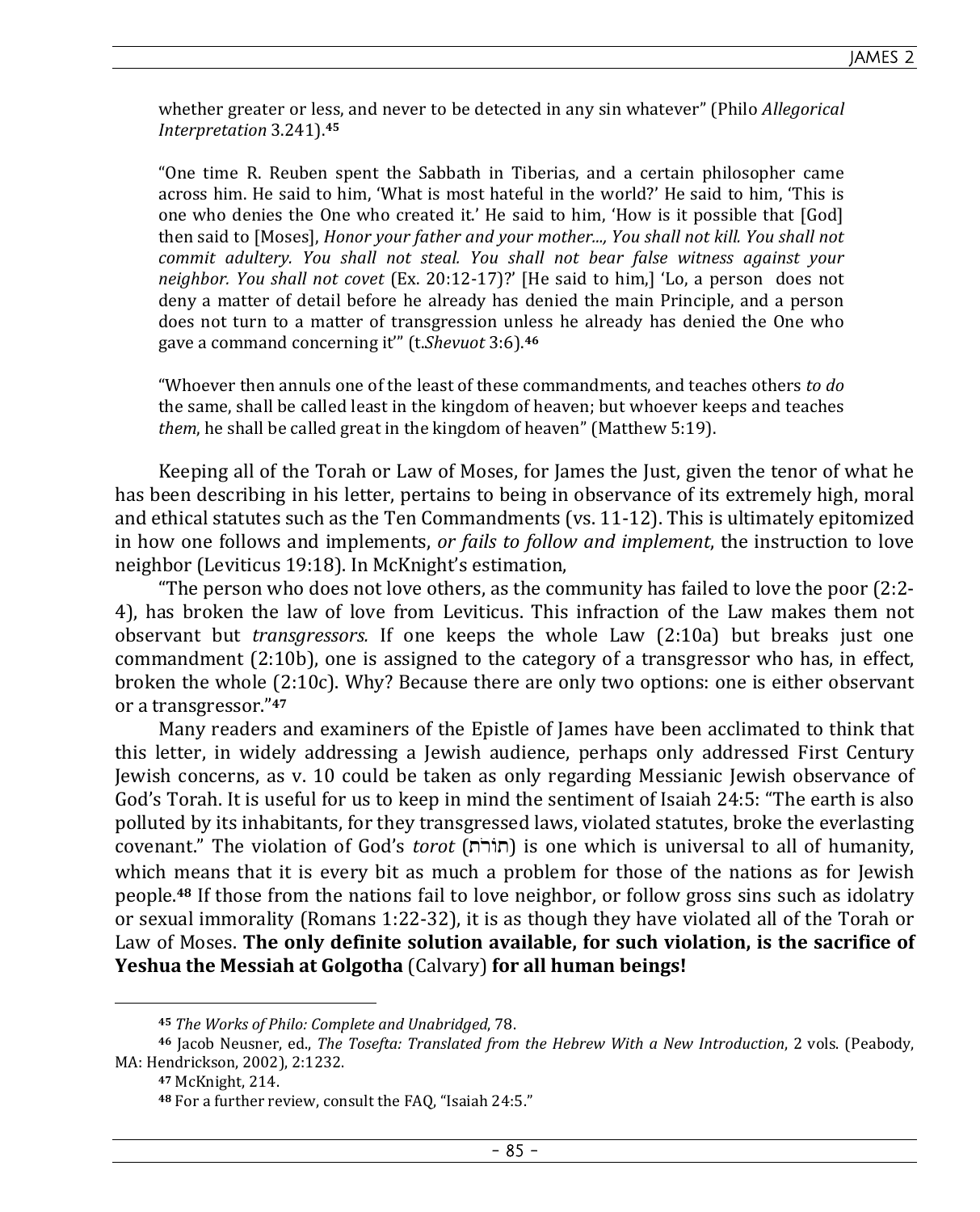Frequently, various Torah-positive Christian examiners have compared James' statement of v. 10, "For whoever keeps the whole law but fails in one point has become guilty of all of it" (RSV), as though God's Law may be compared to a broken sheet of glass. As Motyer observes,

"There is no way in which we can pick and choose between the commandments, because to break one is to break 'the law'….[T]he whole law of God is represented in every individual precept. Or, to put it another way, the law is not like a heap of stones but like a sheet of glass. We could take one stone from a heap and leave the heap itself still intact; but when we throw a brick through a window, it strikes only one place but it fragments the whole. The law of God is like the glass: a break at one point cannot be contained; the cracking and crazing spreads over the entire area."**<sup>49</sup>**

Obviously, there is specificity in the commandments of the Torah when one begins to classify them. Yet for the most part, all of the groups within Ancient Israel were expected to observe the same core series of commandments, and a daily observance of God's Law would be essentially the same for all (cf. Numbers 15:22-23; Deuteronomy 31:12).**50** One of the most critical aspects, of expressing fidelity to God's Torah, is heeding its instruction, regarding it as holy, authoritative, and the One who gave it as the Supreme Deity. If a command as rudimentary as loving neighbor can be broken, what is that to say about the rest of the commandments?

Motyer is a Christian examiner who recognizes the value of God's Law for those who intend to live a life like Jesus. He further states, "To take away a precept from the law is to damage the revelation of God which he has given us in his law. To say that one of the commands does not apply to me is to say that there is some aspect of the nature of God which does not matter, as far as I am concerned."**51** Obviously, there are commandments which do not apply to some people based on their station in life or gender/anatomy—but the point made is that willful omission of commandments, and/or remaining deliberately ignorant of Moses' Teaching, is tantamount to saying that God's holiness and righteousness cannot be learned by studying it. Surely, if born again Believers have been spiritually regenerated and have a new heart, then the Lord has written His commandments upon their hearts by His Spirit so that they might not only respect them, **but keep them** (Jeremiah 31:32-33; cf. Hebrews 8:10)!

Because we are human beings with fleshly limitations, it is going to be impossible for us to keep God's Torah perfectly. In the context of James' epistle, James is reflecting on the fact that many of his readers have failed to follow the ethical guidelines of the Torah, and have demonstrated favoritism in dealing with diverse members of the assembly. As it relates to us as Messianic Believers today, who should be endeavoring to obey God—even though we should be striving to observe the Torah—we will still disobey it unintentionally. The Apostle Paul's steadfast word is, "all have sinned and fall short of the glory of God" (Romans 3:23).

**<sup>49</sup>** Motyer, 99.

**<sup>50</sup>** For a further discussion, consult the relevant sections of the *Messianic Torah Helper* by Messianic Apologetics*.*

**<sup>51</sup>** Motyer, 100.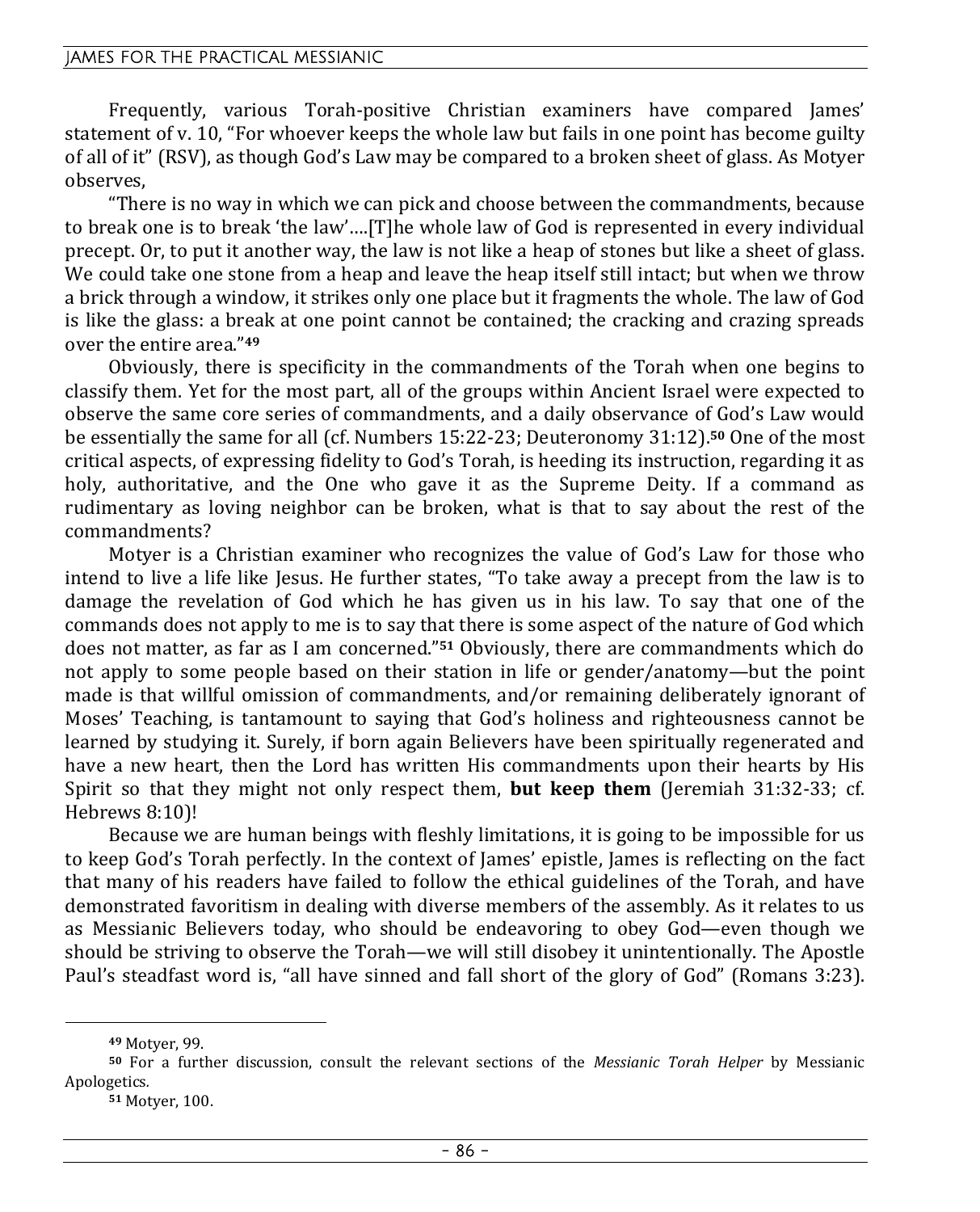Thankfully, God has provided a way of salvation in Yeshua so we can be redeemed from the penalty of sin, eternal separation from Him.

Some contemporary Christians may choose to claim that since as human beings it is inevitable that we will falter, that we should not expel any effort as Believers to really keep God's Torah. *Is this an attitude of maturity?* Would not such a mentality merit a condition of least-ness in God's Kingdom (among other things)? As born again Believers who have the grace of God covering us, when we fall short, Messiah Yeshua's sacrifice is there to provide us with the assurance of our salvation, and that we have permanent forgiveness. Should we not be doing the best that we can, entreating the Lord every day to be guided by His Spirit and a course of obedience, rather than be (completely) ignoring the Instruction of God? If we do not strive for godly obedience, then we could find ourselves in the state of many people who think they will enter into Heaven because they are just "good people," and fooling themselves in the process.

There are many people in Western society, who believe in God and believe themselves to be "Christian," namely because they were raised in a cultural Christianity, who think they will enter into Heaven because they have done more good deeds than they have done bad deeds. Unfortunately, the person who has violated the smallest principle of the Torah has become a lawbreaker. This person is condemned by the Torah as a sinner. By Yeshua's sacrifice on the cross at Golgotha (Calvary), that sentence has been commuted. But we have to ask God to forgive us of our sin and we must repent. When we receive the new birth, we are enabled to obey the Father through the empowerment of His Holy Spirit, and the penalty of eternal punishment has been lifted.**<sup>52</sup>**

**11 For He who said, "DO NOT COMMIT ADULTERY"** [Exodus 20:14; Deuteronomy 5:18]**, also said, "DO NOT COMMIT MURDER"** [Exodus 20:13; Deuteronomy 5:17]**. Now if you do not commit adultery, but do commit murder, you have become a transgressor of the law. 12 So speak and so act as those who are to be judged by** *the* **law of liberty. 13 For judgment** *will be* **merciless to one who has shown no mercy; mercy triumphs over judgment.** 

**2:11** James provides some further specification to what he means concerning those who might claim to keep the whole Torah, but then violates one of its commandments. Rather than focus on smaller ordinances or regulations of the Torah—which might be violated out of ignorance or unintentional human omission—statutes from the Ten Commandments themselves are instead highlighted. James states, "For the one who said, 'Do not commit adultery,' also said, 'Do not commit murder.' Now if you do not commit adultery but do commit murder, you have become a transgressor of the *Torah*" (TLV). James says that it is inconsistent for a person not to commit adultery, but to commit murder—hence meaning that

**<sup>52</sup>** For a further discussion, consult the author's article "The Assurance of Our Salvation," appearing in his book *Introduction to Things Messianic.*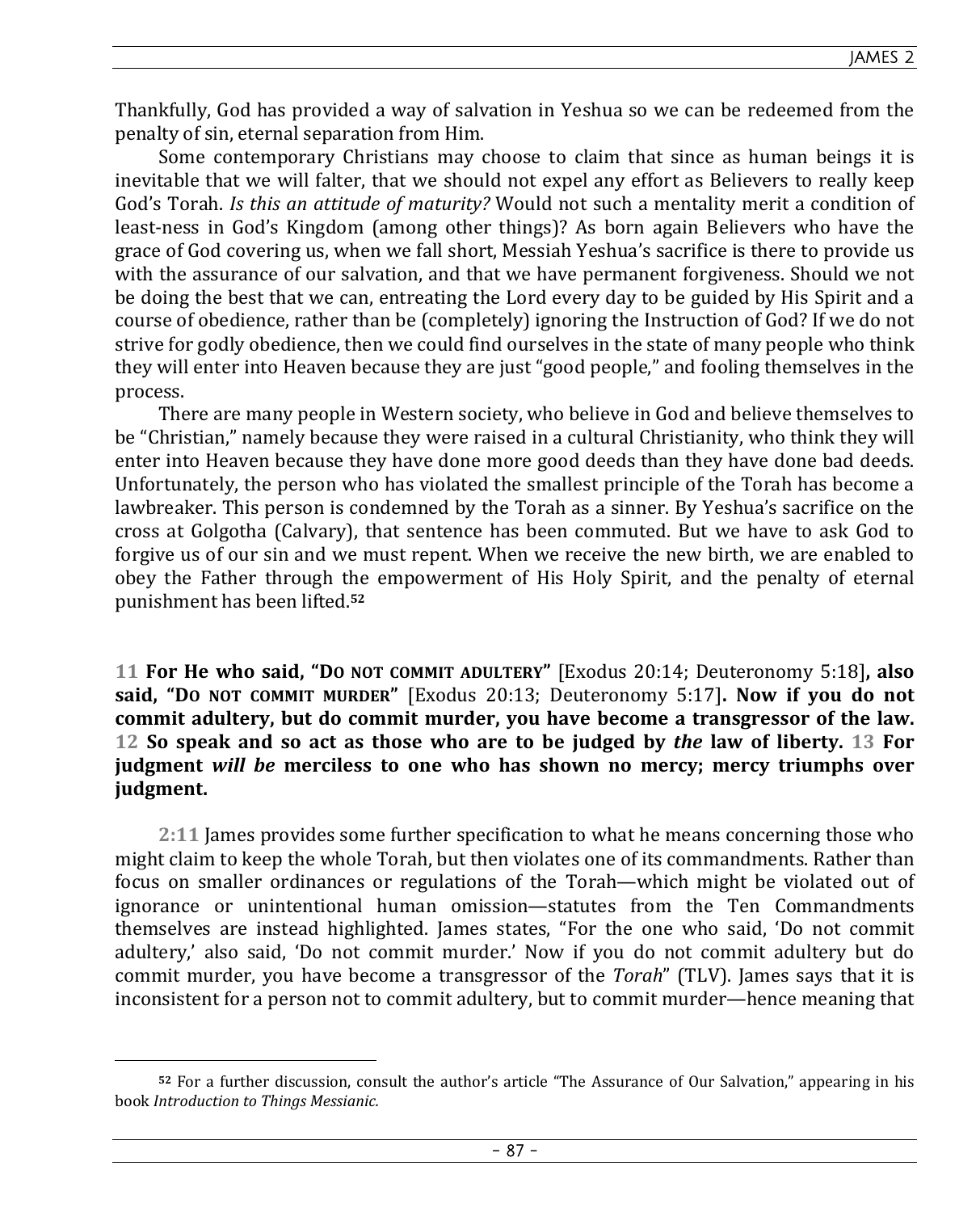if a person keeps one command of the Torah, but breaks another command, this person is still guilty in the eyes of God.

Readers are rightly led to consider the thought of Yeshua in His Sermon on the Mount, where He says that if a person intends to murder or commit adultery in the heart, or perform particular acts which could lead to these sins, then the person is already guilty of breaking the commandment:

"You have heard that the ancients were told, 'YOU SHALL NOT COMMIT MURDER' and 'Whoever commits murder shall be liable to the court.' But I say to you that everyone who is angry with his brother shall be guilty before the court; and whoever says to his brother, 'You good-for-nothing,' shall be guilty before the supreme court; and whoever says, 'You fool,' shall be guilty *enough to go* into the fiery hell…You have heard that it was said, 'YOU SHALL NOT COMMIT ADULTERY'; but I say to you that everyone who looks at a woman with lust for her has already committed adultery with her in his heart" (Matthew 5:21-23, 27-28).

Aside from the fact that the Torah prohibitions against murder and adultery, highlighted by James in v. 11, are not only quite serious but were engraved in stone upon the tablets of the Ten Commandments—might there be any additional reason as to why an avoidance of adultery, but a committal of murder, is highlighted here? As it specifically concerns the material James is communicating to his audience, there are references in Jeremiah, which associate murder with mistreatment of the poor, the very group of people that various members of James' audience have been accused of ignoring (vs. 5-6):

"*[I]f* you do not oppress the alien, the orphan, or the widow, and do not shed innocent blood in this place, nor walk after other gods to your own ruin" (Jeremiah 7:6).

"Thus says the LORD, 'Do justice and righteousness, and deliver the one who has been robbed from the power of *his* oppressor. Also do not mistreat *or* do violence to the stranger, the orphan, or the widow; and do not shed innocent blood in this place'" (Jeremiah 22:2).

Perhaps there were members of James' audience who prided themselves on being sexually chaste and virtuous. What would this mean if they dishonored the poor, not providing them with the essentials of life (v. 15)? Could it be regarded as a kind of murder? Because favoritism or showing partiality was a serious problem that James has to address, by failing to give the poor in the congregation required support, which would include seeing that they were properly fed, those violating the Torah would be, in essence, guilty of "murder via starvation."

**2:12** Rather than see his audience overlooking and breaking some of the Torah's most significant directions for God's people, James' admonition is "So speak and so act as those who will be judged according to a *Torah* that gives freedom" (TLV). Many Christians have struggled with James' emphasis on Messiah followers being judged "by *the* law of liberty" (NASU), or "by the law that treats them as free" (Williams New Testament), because it is a very clear example of how positive a figure like James viewed God's Torah for born again Believers. A Reformer like John Calvin notably took "the law of liberty" to represent how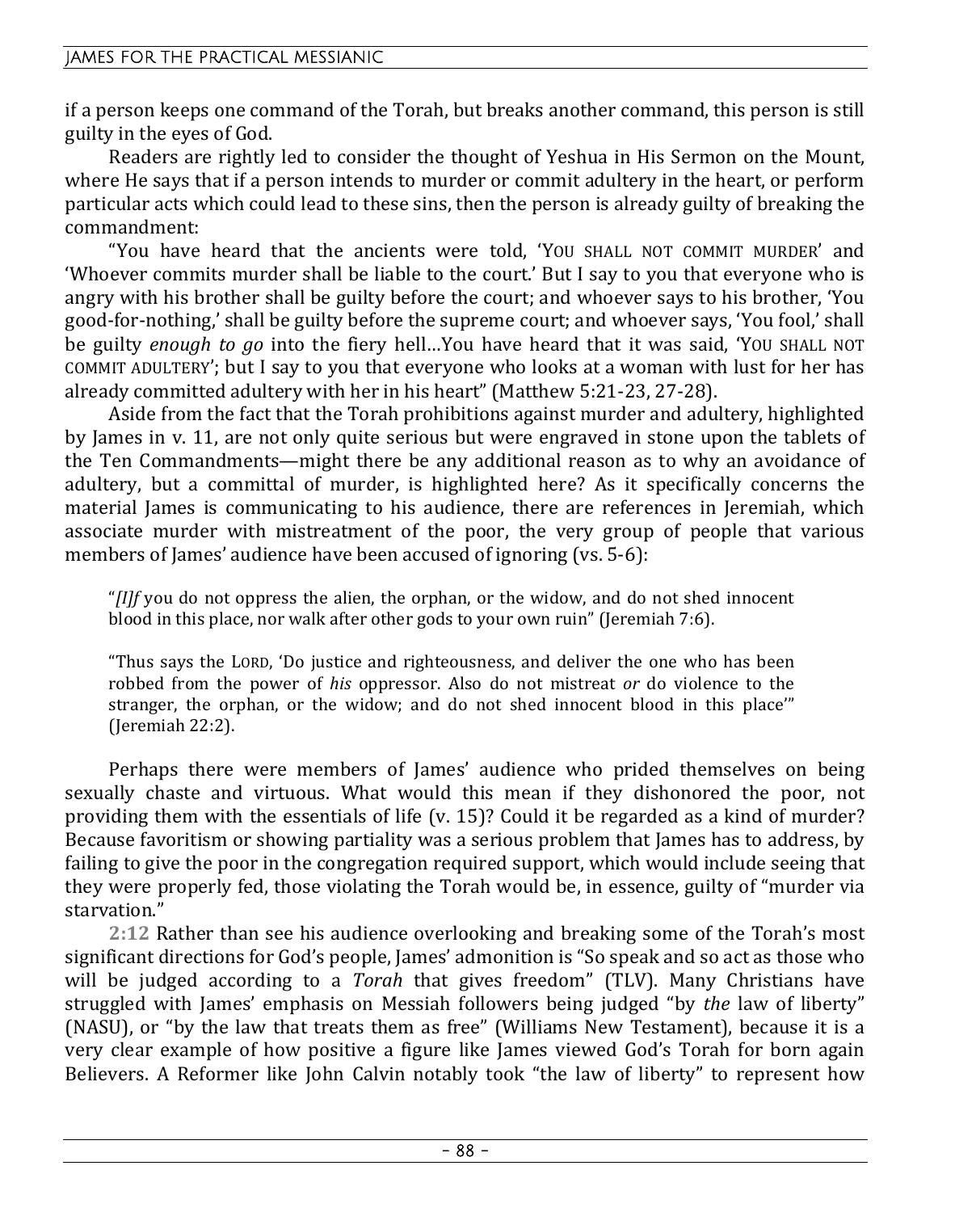sinners who are forgiven by God, have been remitted from the curse or condemnation of the Torah:

"The law of liberty...is equivalent to God's clemency, which frees us from the curse of the Law. So we must take this, and what follows, in the one context of being tolerant towards weakness. This line of argument flows very well: since none of us would stand in God's presence if we were not absolved and made free from the rigorous application of the Law, our actions should follow like a course, and not exclude God's generosity by over-severity; in the end, we all need the same."**<sup>53</sup>**

What James has previously referred to as *nomon basilikon* (νόμον βασιλικὸν), "the royal law" (2:8), is further detailed to be *nomou eleutherias* (νόμου έλευθερίας), "the law of liberty" (2:12). Such a "law that gives freedom" (NIV) is widely considered to be the summation of the Torah to the high principle of loving one's neighbor: "Do not take revenge, nor bear a grudge against the children of your people. You shall love your fellow as [you love] yourself, I am the LORD" (Leviticus 19:18, Keter Crown Bible). This can be undoubtedly connected to Yeshua's imperatives "Blessed are the merciful, for they shall receive mercy" (Matthew 5:7), "And forgive us our debts, as we also have forgiven our debtors" (Matthew 6:12).**<sup>54</sup>**

Interpreters of the Epistle of James are divided as to whether or not there is really a major break intended between "the royal law" of love for God and neighbor, and the Torah of Moses. Is *nomon basilikon* something which is contrary to the Torah of Moses? Martin thinks, "The antitheses of the Sermon on the Mount in Matthew 5:21-48 make the same point, namely, that the new law of love sets a higher standard than Torah obedience can demand and produce."**55** But is the command to love one's neighbor, Leviticus 19:18, really totally "new" to the First Century—or simply something that needed to be reemphasized and would be viewed as "new" by many in Yeshua's and James' audiences?**<sup>56</sup>**

The issue of the Torah needing to be obeyed by Messiah followers—emphasized by James as "the royal law" focused around the directive to love others—is something that makes various commentators feel a bit uncomfortable. Moo has to still conclude, though, "the law in question here is not the OT law as such, but the OT as reinterpreted and imposed by Christ on his followers."**57** No Bible reader can honestly disagree with the claim that the Messiah's interpretation and application of Moses' Teaching, as is principally seen in His Sermon on the Mount (Matthew chs. 5-7) and commented on by figures such as James, needs to be steadfastly remembered. Such an obedience with the Messiah's self-sacrificial example of service, and kindness to others as prime, is something that none of us should ever be found dismissing. McCartney's words are well taken here:

**<sup>55</sup>** Martin, 71.

**57** Moo, *James*, 117.

**<sup>53</sup>** Calvin, 281.

**<sup>54</sup>** Witherington, 462 also notes how "The theme of mercy is common in wisdom literature (Sirach 27.30- 28.7)."

**<sup>56</sup>** The term *kainos* (καινός), appearing in John 13:34, can "pert. to being not previously present, *unknown*, *strange, remarkable*" (*BDAG*, 496) or simply "*unknown, unheard of*" (*CGEDNT*, 90). Yeshua's reference to *entolēn kainēn* (Έντολὴν καινὴν) or "a new commandment" could very easily relate to how *properly embodying* the Torah command to love had gone out of favor.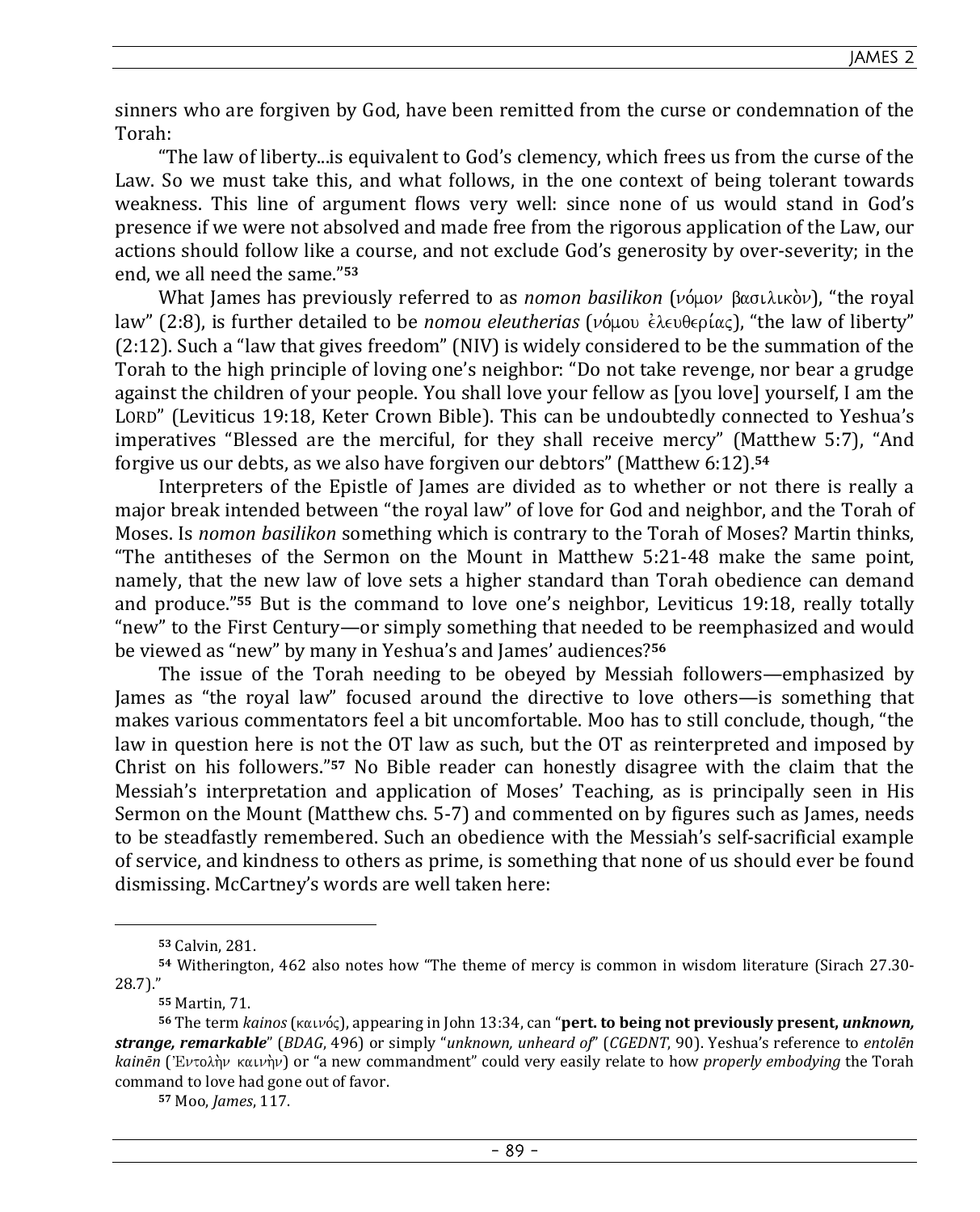"[T]he law of the kingdom of God is complete, kingly, and liberating. The liberating law of the kingdom (i.e., Jesus's view of the law), by which believers are to reckon that they will be judged, is also the law into which the godly gaze (1:25) and remember to do….[T]o behave as those about to be judged by the law of freedom is to remember mercy and justice and thereby to proclaim liberty. God is merciful and just; therefore, Christians must be merciful and just."**<sup>58</sup>**

That all born again Believers should be committed to following "the law of liberty," whereby the ways of the Creator can be known and enacted to all human beings—the true thrust of Micah 6:8, "He has told you, O man, what is good; and what does the LORD require of you but to do justice, to love kindness, and to walk humbly with your God?"—**is paramount to a healthy and active faith in Messiah Yeshua.** James has stated earlier, "But one who looks intently at the perfect law, the *law* of liberty, and abides by it, not having become a forgetful hearer but an effectual doer, this man will be blessed in what he does" (1:25).

It cannot go overlooked how the RSV has rendered v. 12 with, "So speak and so act as those who are to be judged under the law of liberty." The clause in question is *dia nomou eleutherias* (διὰ νόμου ἐλευθερίας), with the preposition *dia* (διά). When used with a genitive case noun (indicating possession), *dia* should be viewed as "*through, by means of, with; during, throughout*" (*CGEDNT*).**59** The NRSV correctly changed the rendering of *dia nomou eleutherias* to "by the law of liberty," following the KJV before it. The HCSB has the similar, "by the law of freedom." Even a significantly paraphrased version like The Message has, "by the Rule that sets us free."

Why a version like the RSV**60** chose to render *dia nomou eleutherias*—which would be best translated as either "by *the* law of liberty" (NASU) or "through the law of liberty"—with "under the law of liberty," has to be because of theological reasons. A clause correctly rendered as "under [the] law of liberty" would be *hupo [ton] nomon tēs eleutherias* (ὑπὸ [τὸν] νόμον τῆς ἐλευθερίας). One can only speculate that those who render *dia nomou eleutherias*, "through/by the law of liberty," as "under the law of liberty," want such a law of liberty to be viewed as independent from the Torah of Moses *and* to supplant and replace the rightful position of the Torah of Moses in the hearts and minds of born again Believers. Such people are thought to not be "under the Law *of Moses*," but instead "under {a separate} law of liberty." (It is the author's position that the correct view of "under the Law," in contrast to "under grace," actually regards its condemnation pronounced upon sinners.)**61** Yet what the Greek of James 2:12 says is that people are to be judged "through/by the law of liberty," which is correctly concluded to be the Torah of Moses as interpreted through the ministry and actions of Yeshua the Messiah, and early Messianic leaders like James the Just. Davids rightly confirms,

**<sup>58</sup>** McCartney, pp 149, 150.

**<sup>59</sup>** *CGEDNT*, 41.

**<sup>60</sup>** The ESV, which is part of the same translation family, follows the same rendering of James 2:12 as does the RSV: "So speak and so act as those who are to be judged under the law of liberty."

**<sup>61</sup>** Consult the author's article "What Does 'Under the Law' Really Mean?—A Further Study" (appearing in *The New Testament Validates Torah*). The following passages are addressed: Galatians 3:23; 4:4-5, 21; 5:18; 1 Corinthians 9:20-22; Romans 6:14-15; James 2:12; Romans 2:12; 3:19; 3:6; Hebrews 7:11; 9:22; Luke 2:27.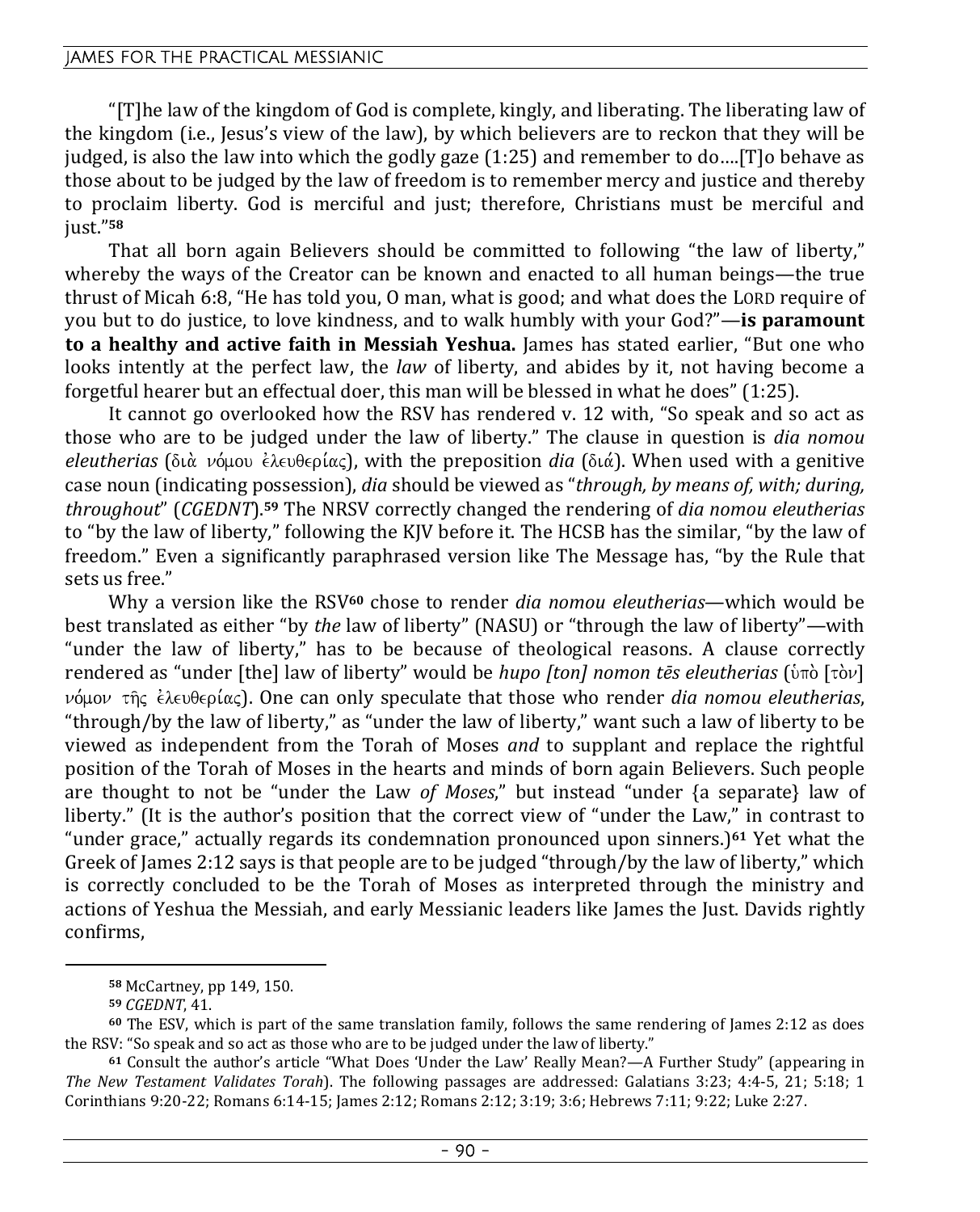JAMES 2

" $[T]$ he law of liberty,' which, as has already been observed (cf. 1:25), is nothing less than the law of Moses as interpreted (and to some extent altered) by Jesus and the early church, which took its cues from Jesus. This standard, which focuses on the example of Jesus and thus the command of love, should cause all to examine their lives and channel them into obedience to Jesus' commands (cf. Mt. 7:15-23; Lk. 6:43-45)."**<sup>62</sup>**

Yeshua the Messiah surely upheld the Torah principle of love for God and one's neighbor being primary, the same as various Rabbis like Hillel contemporary to His time (b.*Shabbat* 31a).**63** In fact, Yeshua requires that the righteousness of His followers exceed that of the scribes and Pharisees (Matthew 5:20), whose human standard was fairly high. Given how adherence to their strict regulations can be impossible for many of us, entry into God's Kingdom must be ultimately reliant upon His magnificent grace and mercy! Obedience to His Instruction, though, is still expected of the faithful who love Him and who want to please Him. Motyer's observations on what the royal law involves, and how obedience is expected of the redeemed, are quite excellent:

"First, because it is *the royal law*, the law that in a special sense belongs to the king, we would *wish* to obey it—simply because he would specially desire us to do so. Secondly, because it is a command of the law of God, we *must* obey it. To dismiss it is to dismiss the facet of the Glory of God which it represents; to leave it to others is to say that it is immaterial whether this part of the Lord's likeness is seen in me. It comes to us as a revelation of God, and with his authority, therefore we must obey it. But, thirdly, it is part of *the law of liberty*, and therefore we can obey it."**<sup>64</sup>**

The freedom or liberty James talks about in v. 12 relates to the fact that born again Believers have experienced a remission from the penalties of condemnation, which originates from violating the Torah's commandments. *Those, who have liberty or freedom, have the forgiveness of sins accessible via the gospel.* Consequent obedience to God's commandments comes as an outworking of the love that the redeemed are to have for Him, concurrent with the supernatural compulsion to obey present in the New Covenant (Jeremiah 31:31-34; Ezekiel 36:25-27). As the Psalmist has said, "I will walk about in freedom, for I have sought out your precepts" (Psalm 119:45, NIV). When the redeemed in Yeshua keep the Torah through the empowerment of the Holy Spirit, they should indeed find themselves to be free and blessed people.

It is interesting that many Messianic people will quote Matthew 7:22-23, in reference to Yeshua telling those who performed miracles in His name, "DEPART FROM ME, YOU WHO PRACTICE LAWLESSNESS" (cf. Psalm 6:8), and apply it to many Christians. However, we have to keep in mind that "lawlessness" (*anomia*,  $\alpha v \circ \mu(\alpha)$  entails much more than just failing to keep the seventh-day Sabbath, appointed times, or kosher dietary laws. It also applies every bit as much to our ethics, and whether or not we have hatred, adultery, theft, or covetousness in our

**<sup>62</sup>** Peter Davids, *New International Greek Testament Commentary: The Epistle of James* (Grand Rapids: Eerdmans, 1982), 118.

**<sup>63</sup>** "*'What is hateful to you, to your fellow don't do.'* That's the entirety of the Torah; *everything else is elaboration. So go, study*" (b.*Shabbat* 31a; *The Babylonian Talmud: A Translation and Commentary*).

**<sup>64</sup>** Motyer, pp 100-101.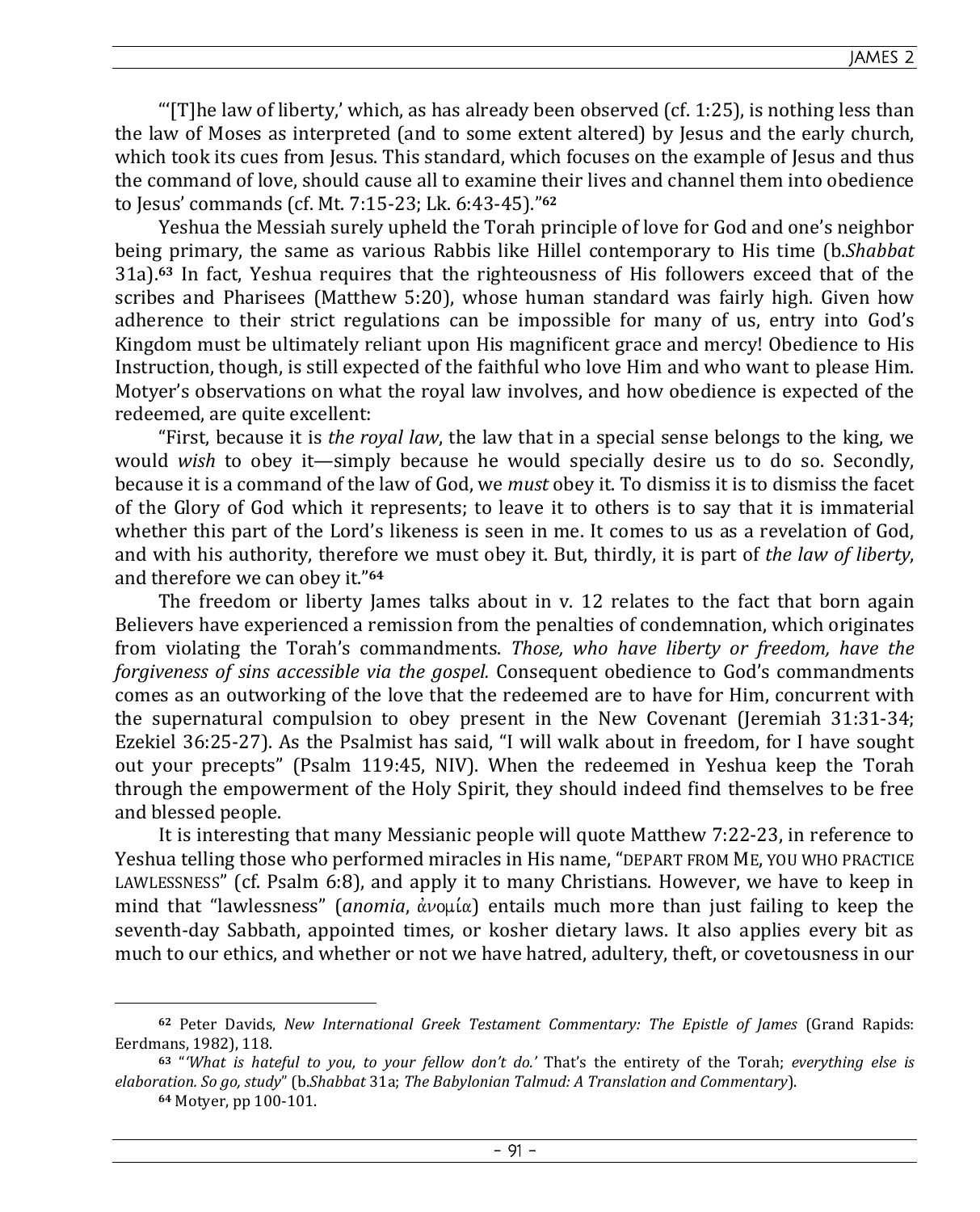hearts. Are there going to be some who say to Yeshua, "But didn't we keep the Sabbath and the feasts?" when they had an improper attitude toward others? **May it not be so!** If this indeed happens, then such people would be found committing lawlessness because they failed to have love for their fellow human beings, which James has stated is the quintessential proof of keeping God's Torah (v. 8). *People definitely transgress the Torah when they fail to love others...*

**2:13** If a man or woman has been redeemed by Yeshua the Messiah, and can thusly be judged via the Torah/Law of liberty/freedom (v. 12)—then James understandably communicates, "judgment without mercy will be shown to anyone who has not been merciful. Mercy triumphs over judgment!" (NIV). Mercy (Heb. *racham*, יִרְחָם; Grk. *eleos*, *ἐλ*εός) doubtlessly involves a person having the right attitudes and approach toward other people, in the value that we place on one another, and in the case of James' audience, treating those in the assembly with a wide degree of equity. In James' specific situation, there would be those who discriminated against others in the assembly based on their appearance, and could very well be in danger of being judged by God without any mercy. Mercy is a Divine characteristic of the Lord that can only be properly exercised by those who have received it from Him, and have been spiritually regenerated. The importance of mercy is highlighted in the Tanach, Pseudepigrapha, Apocrypha, and the teaching of Yeshua:

"He will again have compassion on us; He will tread our iniquities under foot. Yes, You will cast all their sins into the depths of the sea. You will give truth to Jacob *and*  unchanging love to Abraham, which You swore to our forefathers from the days of old" (Micah 7:19-20).

"Thus has the LORD of hosts said, 'Dispense true justice and practice kindness and compassion each to his brother; and do not oppress the widow or the orphan, the stranger or the poor; and do not devise evil in your hearts against one another'" (Zechariah 7:9-10).

"You also, my children, have compassion toward every person with mercy, in order that the Lord may be compassionate and merciful to you" (*Testament of Zebulun* 8:1).**<sup>65</sup>**

"He that takes vengeance will suffer vengeance from the Lord, and he will firmly establish his sins. Forgive your neighbor the wrong he has done, and then your sins will be pardoned when you pray. Does a man harbor anger against another, and yet seek for healing from the Lord? Does he have no mercy toward a man like himself, and yet pray for his own sins? If he himself, being flesh, maintains wrath, who will make expiation for his sins? Remember the end of your life, and cease from enmity, remember destruction and death, and be true to the commandments. Remember the commandments, and do not be angry with your neighbor; remember the covenant of the Most High, and overlook ignorance. Refrain from strife, and you will lessen sins; for a man given to anger will

**<sup>65</sup>** H.C. Kee, trans., "Testaments of the Twelve Patriarchs," in James H. Charlesworth, ed., *The Old Testament Pseudepigrapha*, Vol 1 (New York: Doubleday, 1983), 807.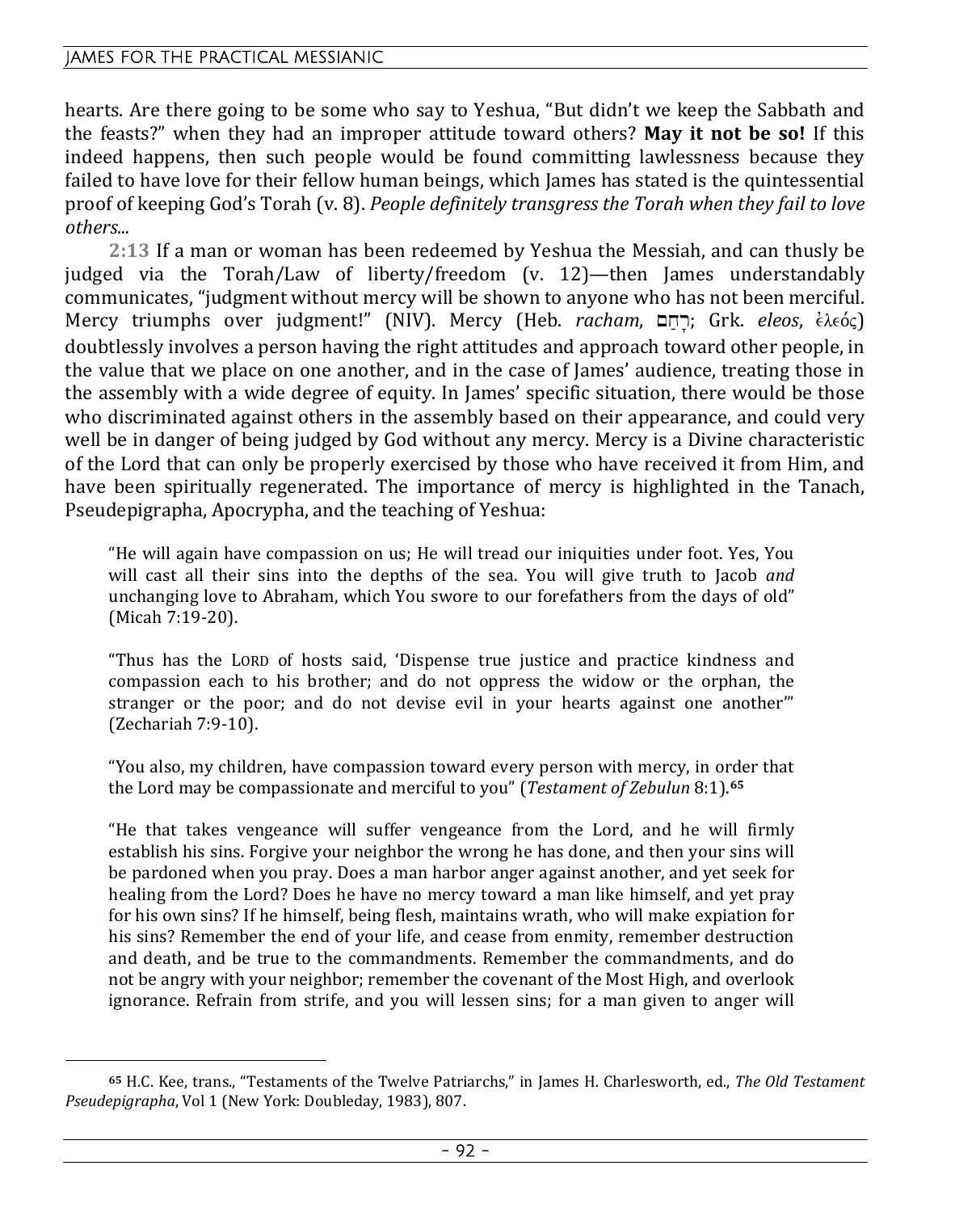kindle strife, and a sinful man will disturb friends and inject enmity among those who are at peace" (Sirach 28:1-9).

### **"Blessed are the merciful, for they shall receive mercy"** (Matthew 5:7).

Human beings, with a fallen sin nature, often have a serious challenge in restraining themselves from judging others, without a degree of fairness and temperance. Yet for those of us who claim to know Yeshua the Messiah as our Personal Savior, the requirement to act with mercy and kindness to others, *should* come as second nature. Even if this comes more easily for some, and more difficult for others, demonstrating grace to all we encounter is a character trait which is to be steadily inculcated into us as we mature in faith. This involves treating other people with respect, decency, and above all, love. James surely relied on his audience to understand these critical concepts, especially for the Jewish members of his audience who would have been exposed to the concept of "mercy" from a variety of potential, ancient sources.

One of the most critical parts of showing mercy to other people is forgiveness. Yeshua Himself said, "For if you forgive others for their transgressions, your heavenly Father will also forgive you. But if you do not forgive others, then your Father will not forgive your transgressions" (Matthew 6:14-15). In some places, it can appear as though Yeshua made forgiving other people for wrongs done a prerequisite to be forgiven by the Father. Certainly, anyone who has been truly forgiven by God should be willing to forgive other people for wrongs done to them. This forgiveness is not only required once, but is continually required to be given of true followers of the Lord. As is further stated in Matthew 18:21-22

"Then Peter came and said to Him, 'Lord, how often shall my brother sin against me and I forgive him? Up to seven times?' Yeshua said to him, 'I do not say to you, up to seven times, but up to seventy times seven.'"

Out of a true forgiveness that we receive from God, is able to come His Divine mercy that we may show toward others when we are wronged. When matters come before us in life that require that we make judgments, evaluations, or various types of decisions, these must originate from a merciful and fair-minded spirit which considers the needs of others. When we exercise this mercy, God is able to bless us. Specifically referenced by James in v. 13 are those who have never shown mercy. Because true mercy is something that can only be produced by God's Holy Spirit, was James subtly admonishing his readers to see whether they truly have that salvation? It is probably fair to assess that much of James' audience had simply relapsed into old patterns of behavior, and that they were people who had truly been shown mercy and had demonstrated genuine mercy—the same as many of us today needing to be admonished to show mercy, when old, pre-salvation attitudes briefly try to influence us.

There may also be a warning issued in James' words for Messianic Believers today. How many people in the Messianic community today believe themselves to be Torah observant, but do not show a great amount of mercy, grace, love, or forbearance? How many demonstrate that they are harboring unforgiveness toward their Christian brothers and sisters who do not practice their faith exactly the same way? James' word for us as Messianics is that if you consider yourself a Torah observant Messianic Believer, you are to always show